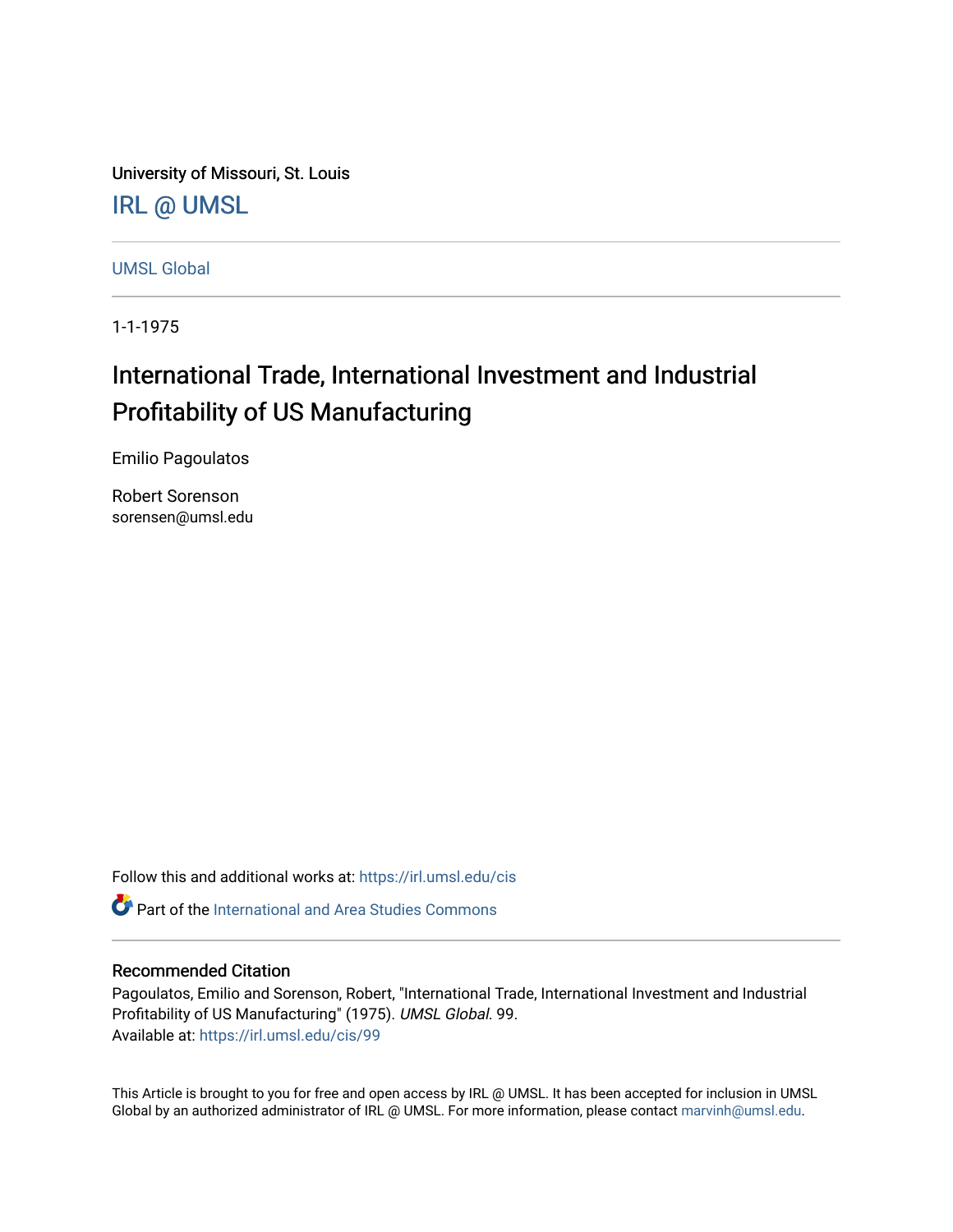Occasional Papers<br>No. 752

ĩ

# INTERNATIONAL TRADE, INTERNATIONAL INVESTMENT AND INDUSTRIAL PROFITABILITY OF U.S. MANUFACTURING\*

Emilio Pagoulatos and Robert Sorensen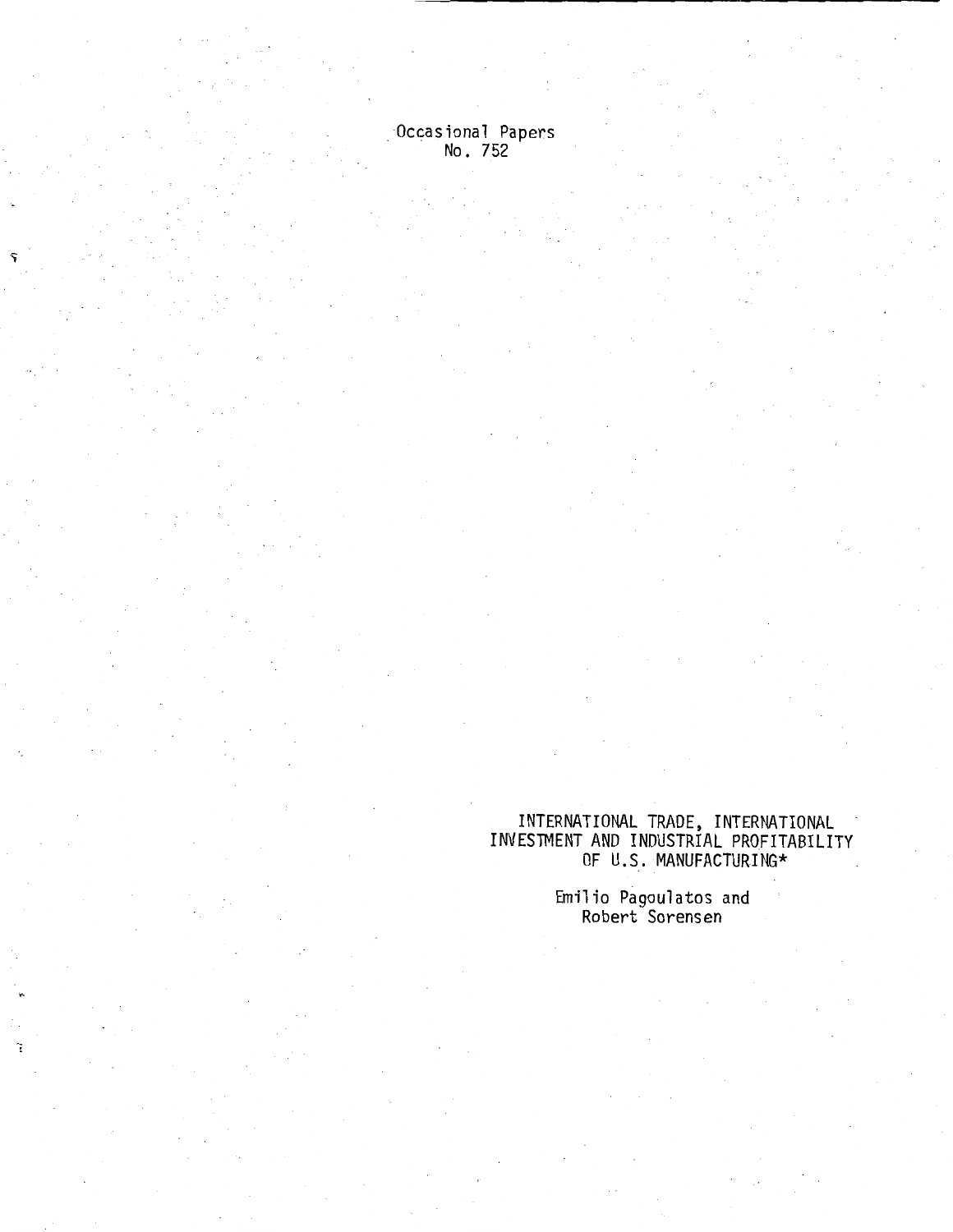## **INTRODUCTION**

This paper, drawing on the analytical framework of international trade' and industrial organization, reviews and tests some new hypotheses concerning the effect of foreign trade and investment on domestic industry profitability. Since Bain's [1] seminal paper in 1951, virtually all analyses of the market structure-profitability relationship have ignored the role of foreign factors. $^{\mathrm{1}}$ While a few recent studies have incorporated variables which account for the impact of foreign competition, with the exception of a paper by L. Esposito and F. F. Esposito [12], these studies have involved countries other than the U.S.<sup>2</sup> The purpose of this study is two-fold: first, to extend the analytical framework proposed by Esposito and Esposito by investigating not only the role of import ,competition, but also the impact of export opportunities and foreign direct investment in the structure-profitability relationship and second, to provide a statistical test of the advanced hypotheses based upon one aspect of U.S. industrial performance: price-cost margins.

The organization of the paper is as follows: Section II discusses the relation between domestic profits and international economic activity. The third section · describes the data and variables. The results are presented in Section IV. A final section considers the conclusions and general implications of this study.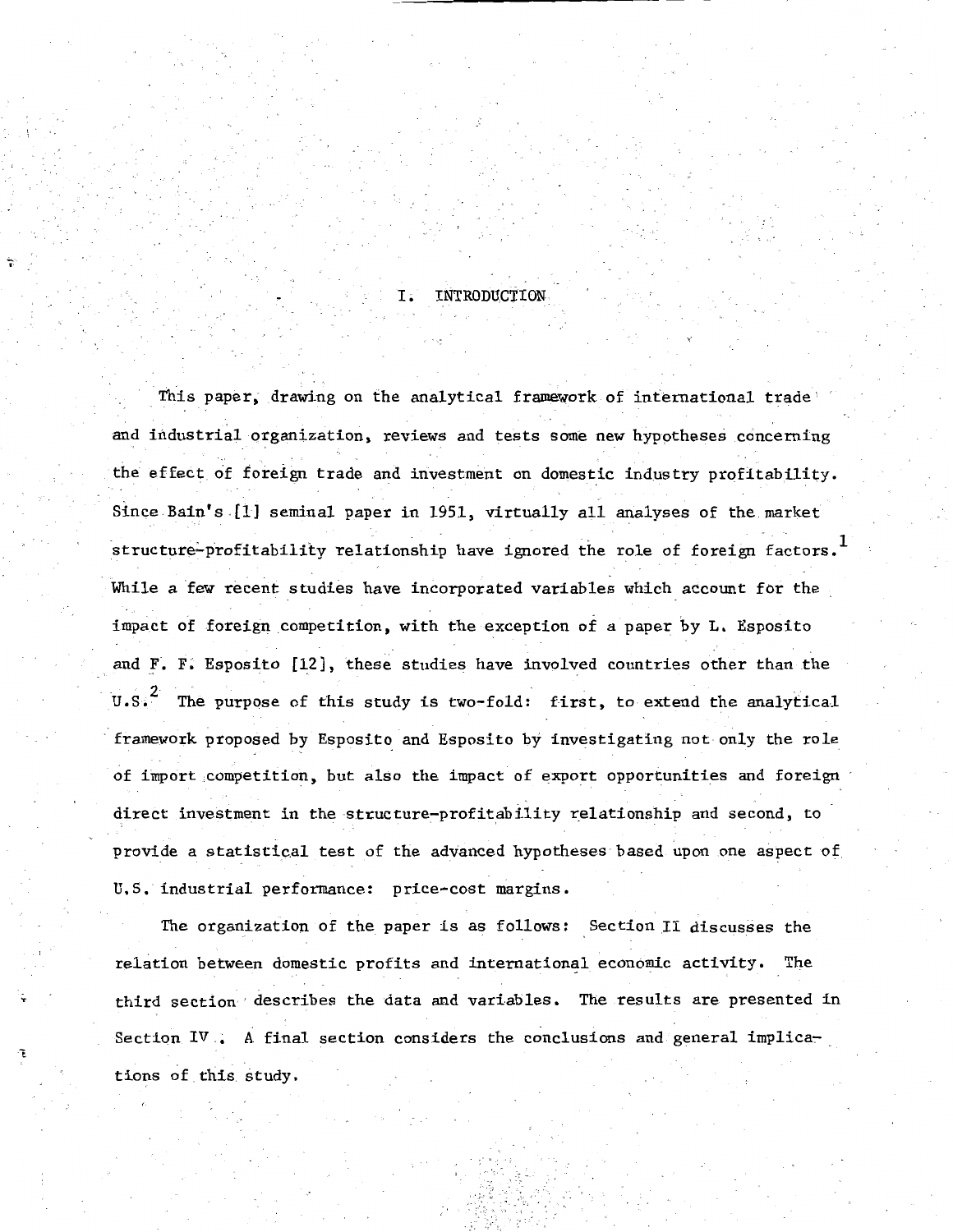II. FOREIGN TRADE, FOREIGN DIRECT INVESTMENT AND INDUSTRY PROFITABILITY

'i'

, .

Economic theory predicts that in long run competitive equilibrium resources will be allocated efficiently when the prices of all goods equal their marginal cost and producers earn only normal rates of return. Since departures from the competitive norm lead to inefficient allocations of resources and result in some producers earning greater than normal returns, it has been one objective of industrial organization research to determine what particular market characteristics can be identified with the earning of excess economic profits. Traditionally, this type of analysis has related industry profitability to dimensions of market structure, such as the degree of seller concentration, the growth and elasticity of demand, and the conditions of entry as reflected by the extent of product differentiation, the importance of scale economies and the presence of absolute cost advantages.

If an economy were closed, these variables would theoretically be sufficient to describe the major determinants of inter-industry differentials in profitability. In an open economy a more complete specification of the structureprofitability relationship should account for foreign factors, since industries -differ with respect to international trade and investment activity, In particular, attention should be given to the impact of actual and potential import competition, the availability of export opportunities and the extent of foreign direct investment and multi-national activity.

The role of actual import competition is straightforward. The presence of foreign suppliers increases the number of competitors in the domestic market. In effect, this reduces domestic seller concentration-and should result in more competitively determined prices and lower profits for the domestic firms. Modern oligopoly theory suggests, however, that the existence of potential competition.

--2-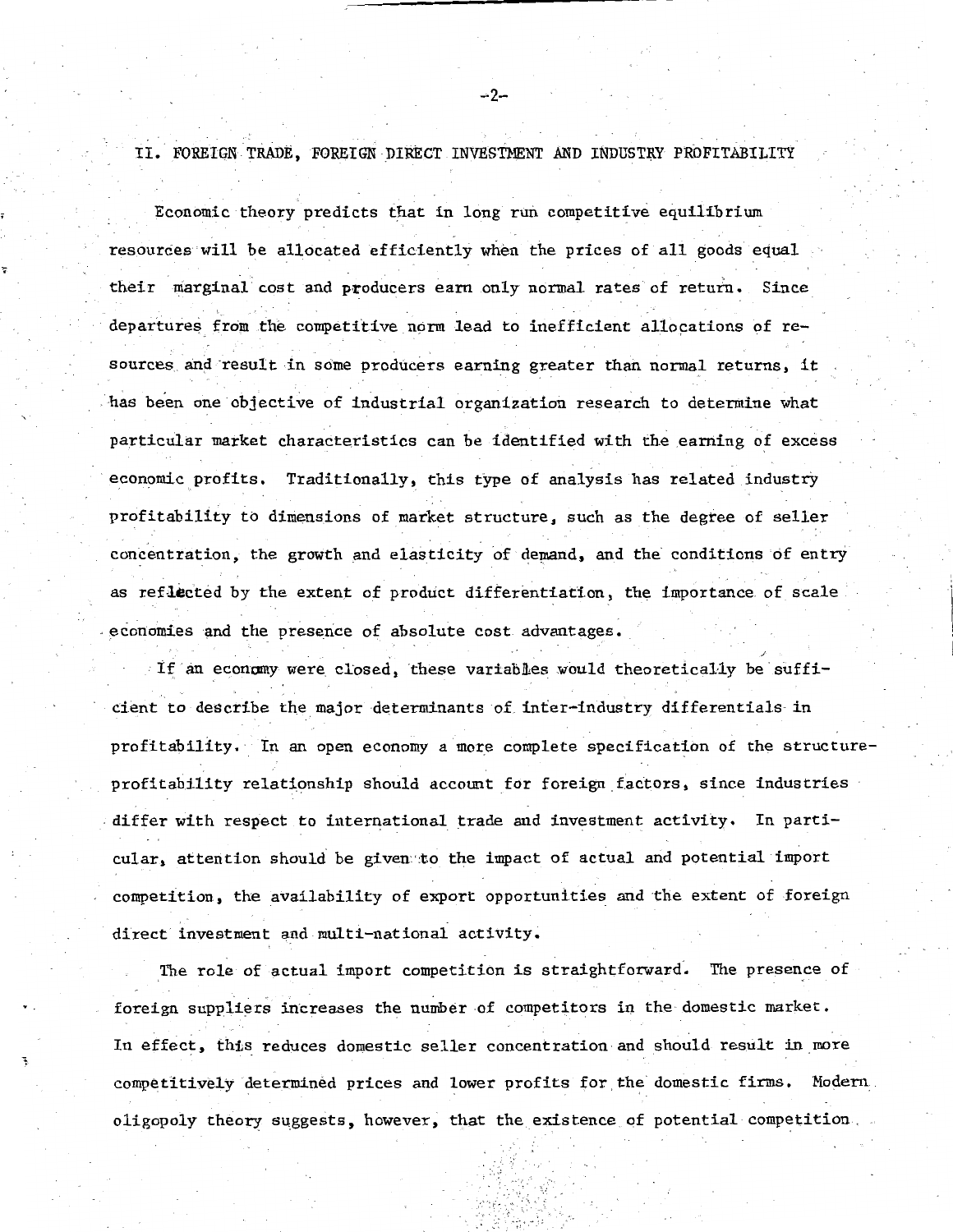may produce similar results. That is, the threat of entry and by extension the threat of foreign entry, may constrain domestic firms to adopt entry forestalling prices which more closely approximate competitive levels.. In this have pointed out that foreign proregard, Esposito and Esposito [12, 343] ducers may more easily overcome barriers to entry, common to both potential domestic and foreign entrants and, thus, may pose the most "immediate" threat of entry and exert the strongest influence on the pricing decisions of the established domestic firms. To the extent, therefore, that actual or potential import competition limits the ability of established firms to maintain prices above long run average c9st, it would be expected, other things equal, that profits rates would be lower in industries facing. the greatest degree of import competition.

While it has been generally recognized that import competition could improve dqmestic market performance, the impact of export opportunities has been almost totally overlooked. Recent work by Caves [5; 6], however, suggests that the existence of export markets may serve to constrain domestic industries to a more competitive pricing behavior. Consider, for example, a protected profit maxfunizing monopolist who is currently selling -only in the domestic market at prices above competitive world levels. - If protection is eliminated, and as a result the monopolist is unable to discriminate between the domestic and foreign market, profit maximizing strategy leads to the monopolist exporting the product, expanding output in the domestic market and reducing the domestic price to world levels.<sup>3</sup> Caves [5] has also argued that this type of result is equally plausible under conditions of oligopoly, in that the presence of alternative export markets may render sellers less conscious of their mutual interdependence in the domestic market and lead to less collusively determined prices. The implication is that reliance upon export

-3-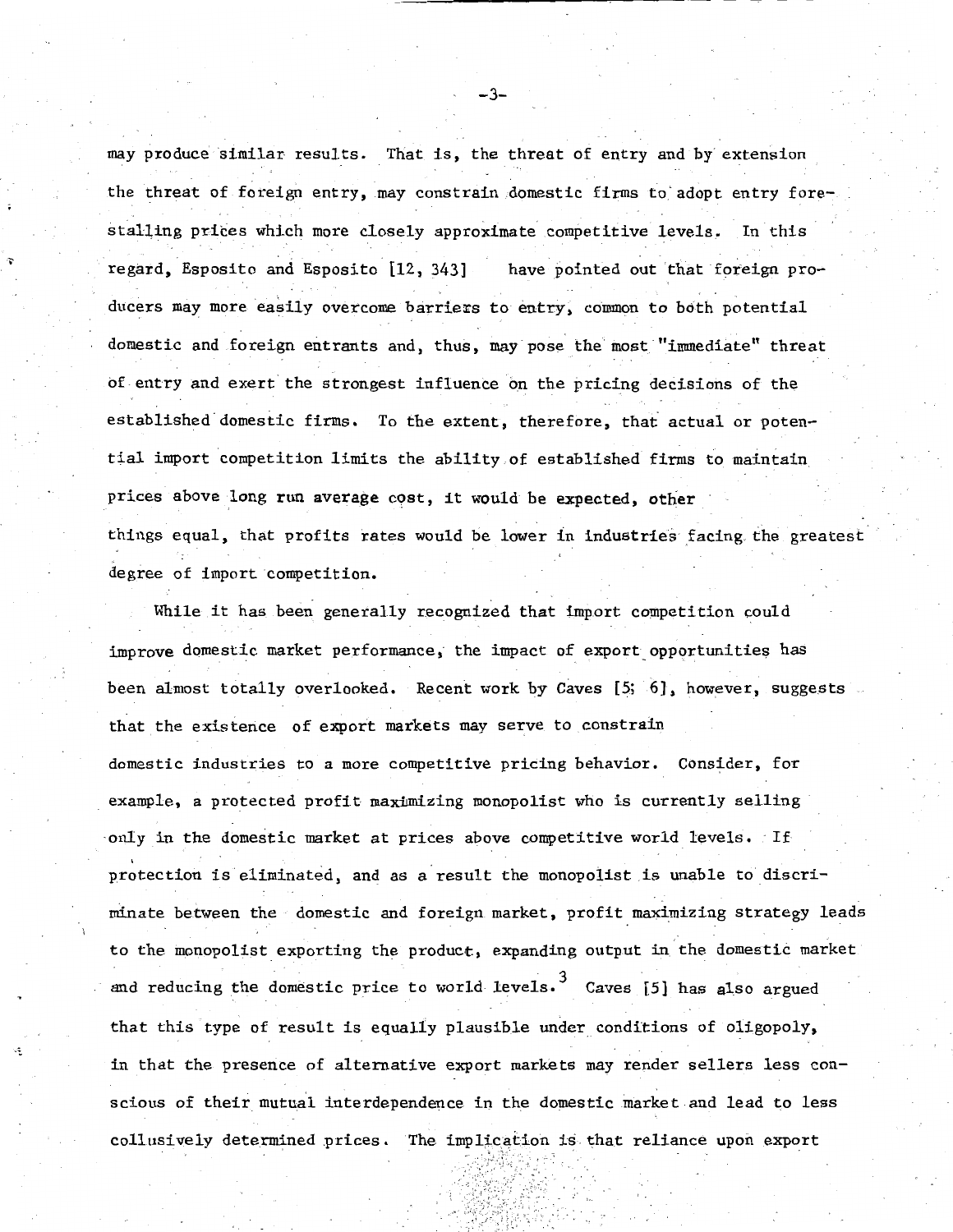sales, in effect, dilutes an industry's market power and should lead to prices and profits being closer to competitive levels. It must be noted, however, that this analysis assumes domestic firms to be unable to engage in price discrimination (dumping) between the foreign and domestic markets, If tariff protection or other impediments to trade do allow the domestic firms to price discriminate and the world demand curve is more elastic than the domestic one, domestic prices and profits are likely to rise as export sales expand.

i

The other international factor which may influence the profitability of domestic firms is the extent of their foreign investment and multi-national activity. While early analyses of direct foreign investment focused primarily upon macroeconomic theories of international capital movements, recently attention has been given to the study of the international corporation in terms of industrial organization theory. These studies  $[4: 5: 17]$  suggest that foreign investment occurs mainly in industries characterized by oligopoly in both the parent and host countries, In addition, "horizontal" investment, which results in firms producing abroad the same or similar products to those produced in the domestic market, is likely to prevail in industries where product differentiation is prevalent, while "vertical" investment, undertaken in order to produce raw materials or other inputs for the production process at home, more typically arises in undifferentiated oligopoly.

The effects of direct foreign investment of a vertical nature are analogous to those of vertical integration in the domestic market. Upstream foreign investment in order to produce a necessary input, for example, may allow domestic processing firms to achieve lower input costs via importation of 'semi-finished goods and/or raw materials from foreign subsidiaries. This would be especially

-4-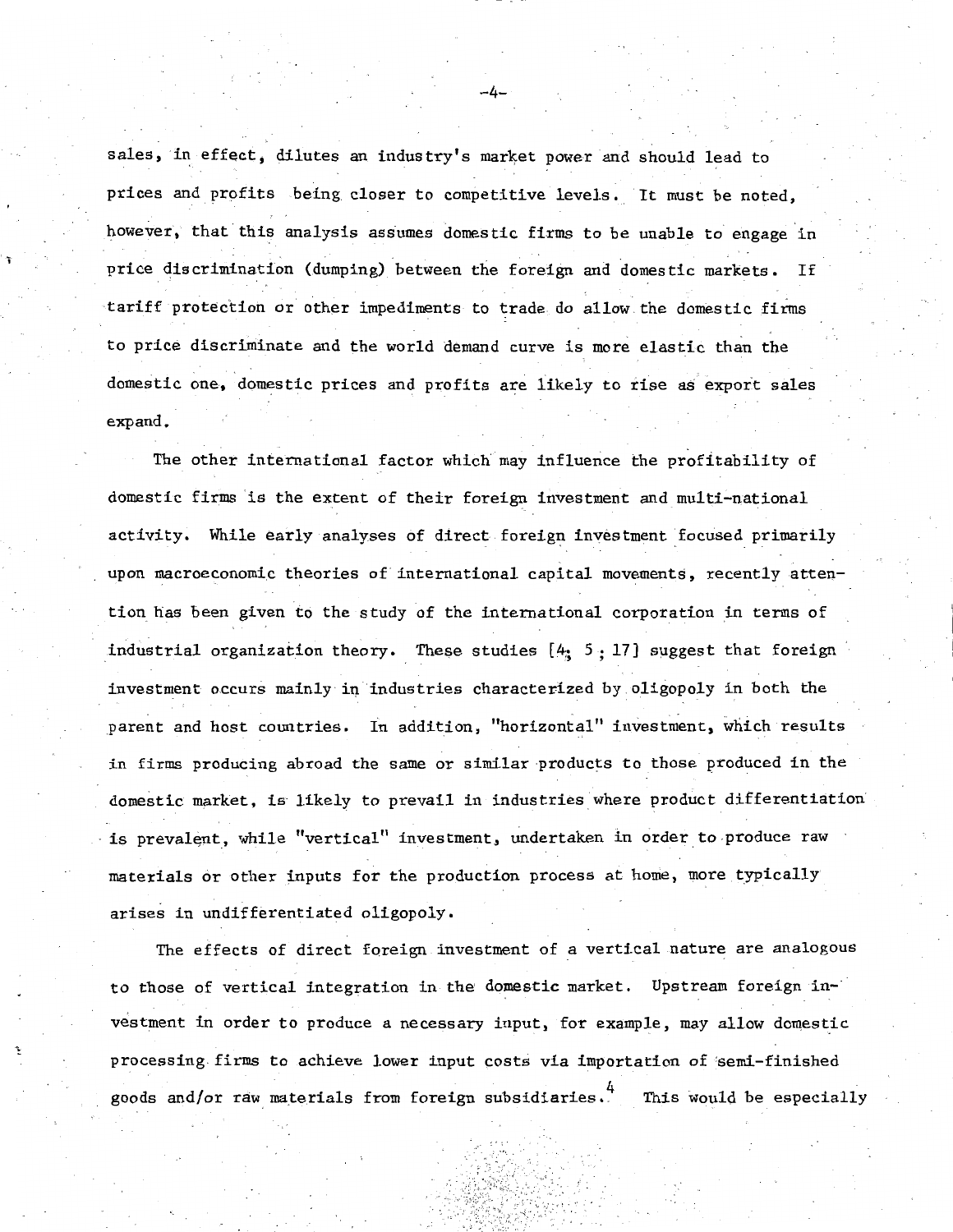important in cases in which firms i'ntegrate backward into less developed countries in order to obtain raw materials which otherwise might not be forthcoming, due to shortages in overhead capital or entrepreneurial talent in the host country. Furthermore, vertical investment abroad which provides established firms control over sources of non-ubiquitous raw materials, substantially raises the barriers to entry in the domestic market at the processing level. The profit rates earned by the established firms can, thus, be elevated without attracting new rivals. All of these factors suggest that vertical direct foreign investments would increase industry profitability in the domestic market.

It was indicated earlier that horizontal direct foreign investments typically arise in oligopolistic industries characterized by product differentiation. More specifically, it is argued that horizontal investments take place when a firm possesses a unique rent earning asset, such as a patented invention, a differentiated product, or specialized managerial expertise in the production and distribution of a•product, on which maximum profits can be earned in foreign markets only through foreign production. The establishment of foreign subsidiaries is, thus, seen as a strategy providing for growth and the earning of further rents on these unique forms of capital without imparing the high rents currently being earned in the domestic market.  $^5$  Industries characterized by horizontal direct foreign investment, therefore, are those likely to be able to earn and maintain supra normal profits in the domestic market.

#### III. DESCRIPTION OF VARIABLES AND DATA

In this section, empirical evidence is presented on the nature of the structure-profitability relationship when account is made for the influence of international trade and multi-national activity. The industry sample consisted

 $-5-$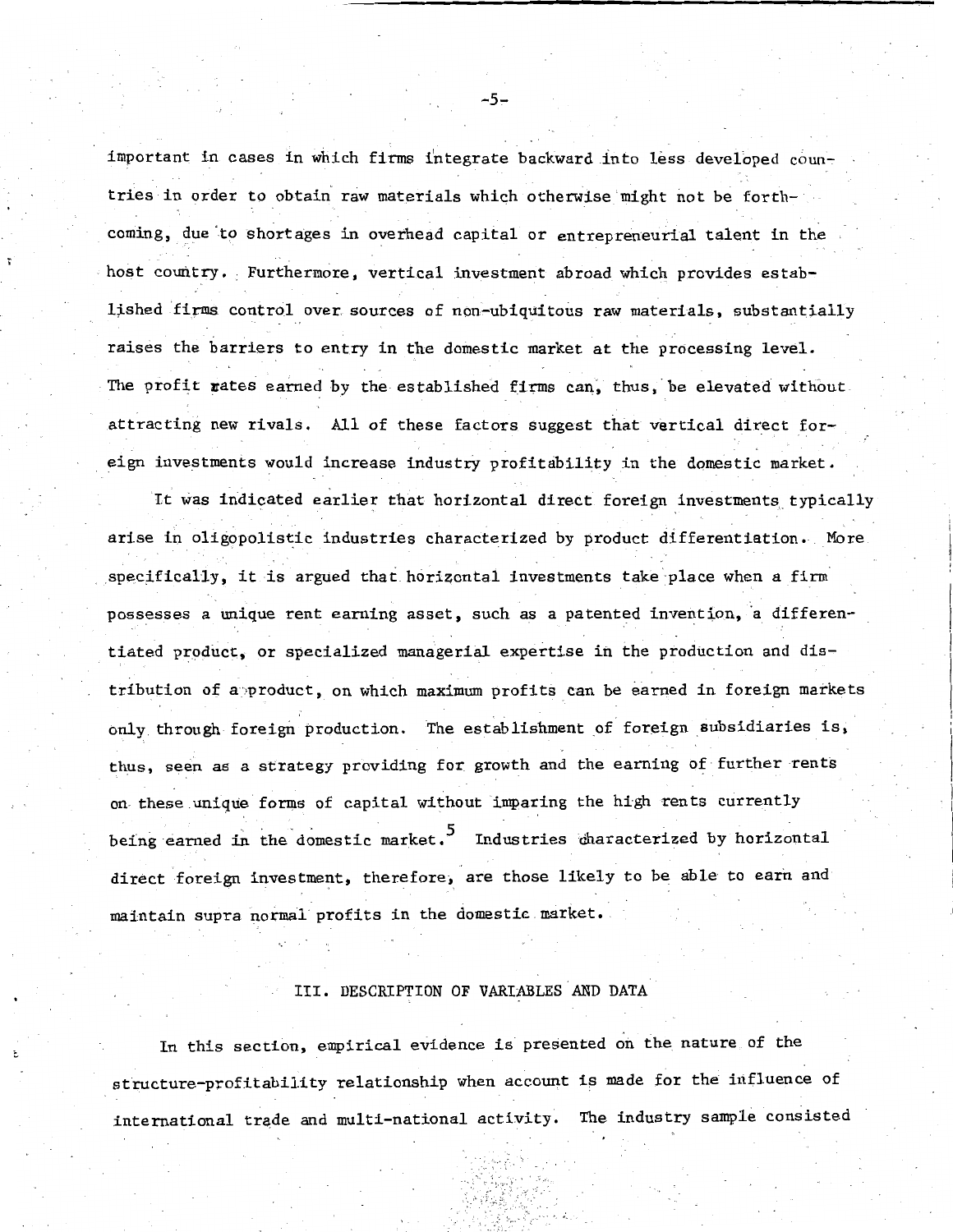of 88 United Nations Standard International Trade Classification (S.I.T.C,) three-digit industry groups of the U.S. manufacturing sector for 1967. The s. I ,T ,C, :i.n.dustrial classification was utilized because of constraints on the' availability of foreign trade and investment data. Since the domestic market structure data could only be obtained from figures provided by the U~S. Bureau of Census according to their Standard Industrial Classification System (S.I.C.), an industry was included in the sample if it were possible to locate comparable figures provided in the S.I.T.C. system with those in the S.I.C. system. In this regard, a concordance between the two systems developed by Hufbauer [16, 208-210] proved very helpful.

Multiple regression equations are utilized to estimate the relationship between industry profitability and industry structure, The equations contain five independent variables representing major structural determinants of profitability, along with several combinations of additional independent variables representing the international factors previously mentioned. The construction and data sources utilized for the variables are discussed below. Since the theoretical rationale for the domestic structure variables is widely covered in the literature, we provide only brief justification for their inclusion in the model.

## Industry Profitability

The dependent variable used in the analysis to represent profitability was the price-cost margin, defined as the gross return (before taxes) expressed as a percentage of industry value added.  $^6$   $\,$  Gross margin on value added was used in preference to the more frequently used gross margin on sales, because it is less sensitive to differences in both the degree of vertical integration and the stage in the production process of the sample industries. Utilizing Census

(1) Price-cost margin (PCM) =  $\frac{\text{Value added - Payroll - Rentals}}{\text{Value added}}$ 

data  $[27; 28; 29]$ , the margin was estimated as:

-6-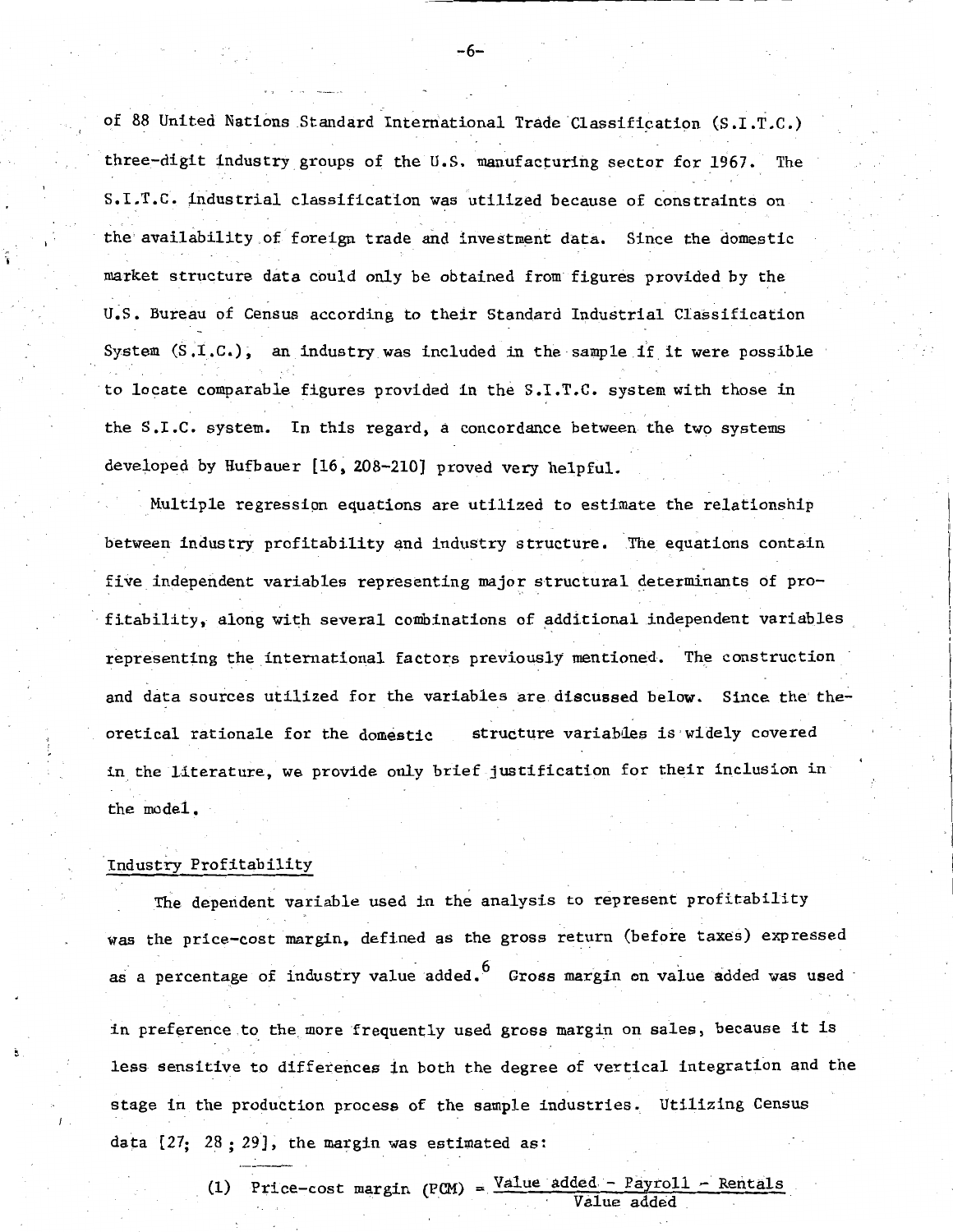Value added was obtained by the Census by subtracting from value of shipments, the costs of materials, supplies and containers, fuel purchased electricity, and contract costs. Subtracting payrolls and rentals from value added and. dividing by value added results in a figure approximating profits before taxes, plus interest, plus depreciation as a percentage of value added.

-7-

#### Seller concentration

Oligopoly theory suggests that the ability of firms to collude (tacitly or overtly) in order to maintain prices above long run average cost of pro-. duction is greater in industries in which there are few sellers that dominate the market. Price-cost margins are thus expected to be positively related to some measure of the degree of seller concentration. Two measures of seller concentration were utilized in the analysis. The first was a weighted fourfirm concentration ratio (CR) with the weights being value of shipments. Since weighted concentration ratios have come under attack [2] as being representative of actual industry concentration, an employment entropy measure (E) which could be constructed more directly was also utilized. Entropy, a measure borrowed from information theory, indicates·the degree of uncertainty of securing a random buyer. Thus, high entropy is indicative of low levels of  $\mathsf{con}$ centration, while-low entropy indicates high levels of concentration. Entropy is thus expected to be negatively related to price-cost margins.<sup>7</sup>

### Capital-Labor Ratio

The inclusion of gross capital cost in the formulation of the price~cost margin implies that, ceteris paribus, margins will be greater in capital intensive industries. In order to account for differences in margins arising from differing capital intensities, the capital-labor ratio (K/L) was included as an explanatory variable. The capital-labor ratio has been provided for our sample of industries by Hufbauer  $[16]$  . This figure was estimated as net book value of depreciable assets per employee;  $3^8$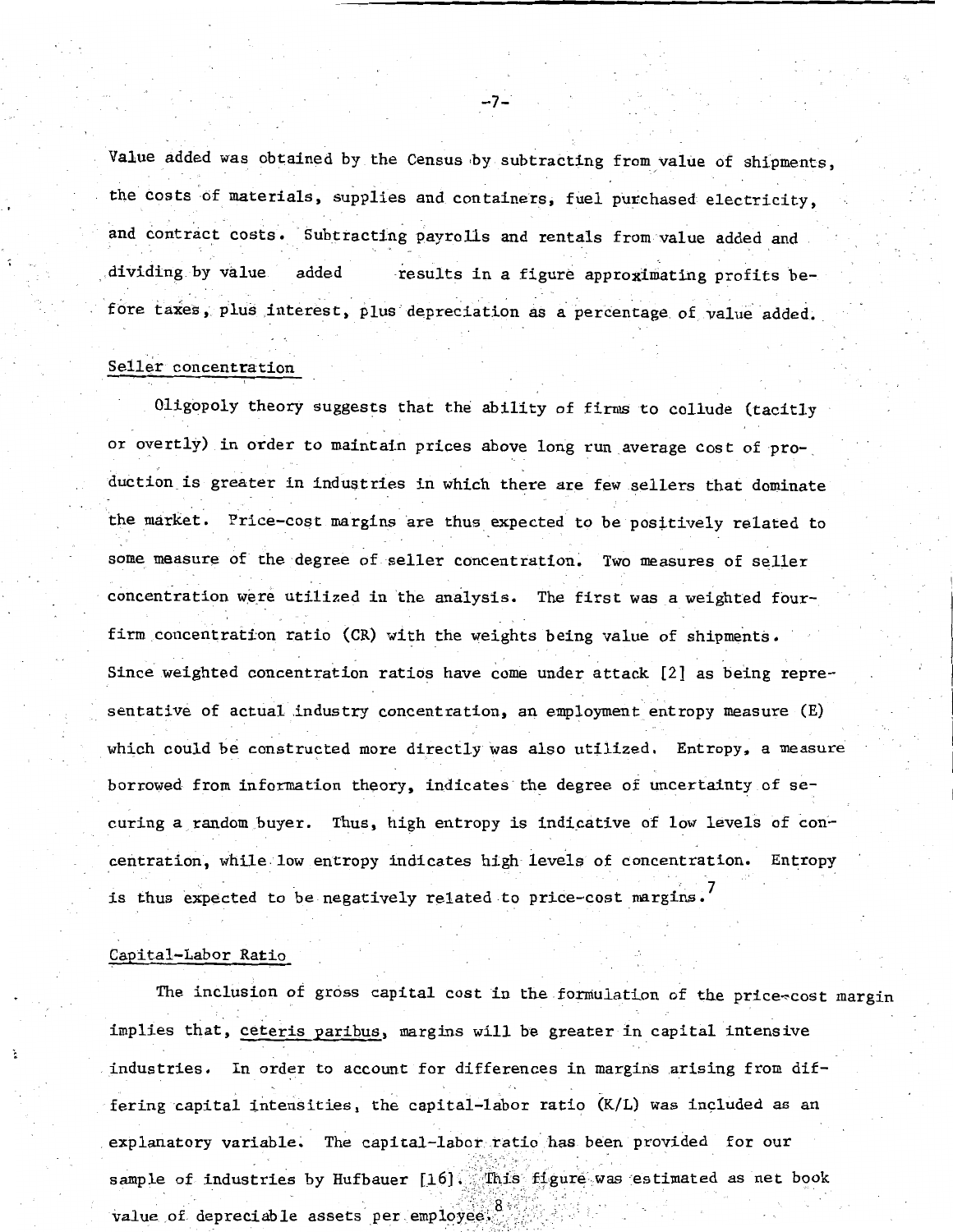## Barriers to Entry

Oligopoly theory suggests that the higher the barriers to entry into an industry, the higher is the "limit price" which producers can charge without inducing entry. Profit margins should, thus, be positively related to the height of barriers to entry. Two variables were introduced into the model to account for barriers attributable to economies of scale and product differentiation.

An economies of scale barrier (ES) was approximated with a measure developed by Hufbauer. [16]. This variable reflects cross industry differentials in the achievement of increases in value added per worker as the size of plant. increases. Industries capable of achieving increases in productivity as thesize of plant increases are considered to possess scale economy advantages as evidenced by higher scale coefficients. To the extent that plants differ in product mix, quality of labor employed, age of equipment, etc. this type of measure is subject to some bias, and empirically it appears. to give lower estimates of scale economies than engineering methods have provided [16]. Recently, however, a similar scale proxy was developed by Caves, et. al. [7] with some success, especially in reducing collinearity between concentration and the scale economy proxy.

Product differentiation is very difficult to quantify. It may represent genuine differences in physical characteristics, distribution or customer service between competing products, or may simply reflect differences created in the minds of buyers through sales promotion techniques such as advertising. Bain [1] has suggested that the most important source of differentiation is advertising. <sup>9</sup> Since this form of differentiation is more likely to occur in consumer as opposed to producer goods industries, the consumer good ratio (CGR),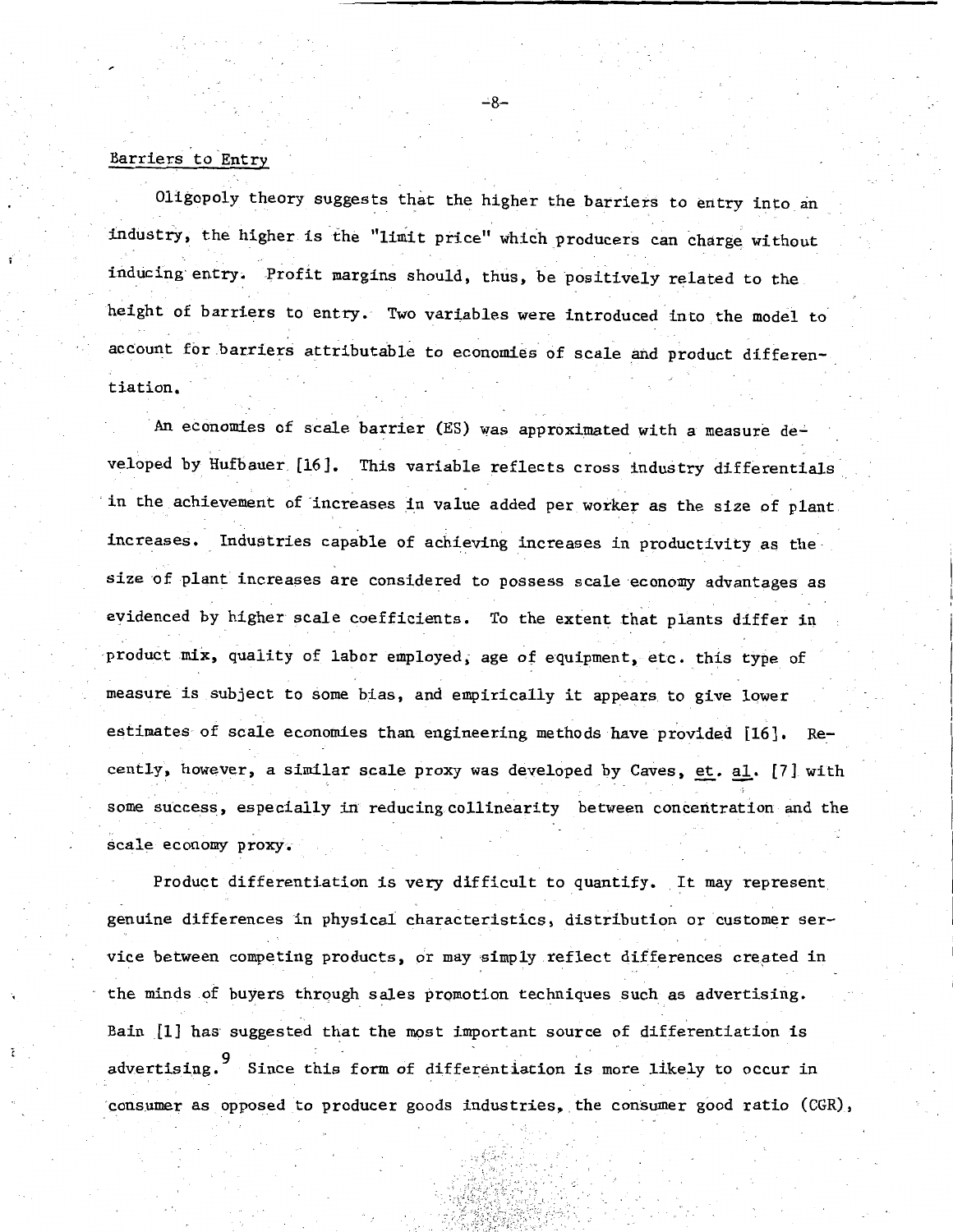constructed by Hufbauer [16], was adopted as a proxy for the degree of product differentiation. This is a measure which is developed through input-output analysis and reflected the percentage of total industry sales appearing as consumer goods directly and indirectly after the first and second rounds.  $^{\rm 10}$ Because. advertising and product differentiation is an important barrier to entry primarily in consumer goods industries, price cost margins are expected to be higher, the higher the consumer goods ratio.

## Growth Rate in Demand

It has been suggested that the growth rate of demand will also affect industry profit margins [12; 26] and some empirical evidence supports this proposition. When an industry experiences high growth in demand, firms may feel less compelled to behave in a competitive fashion and secure temporary profits. When growth is slow or declining (especially in industries in which fixed costs are high), firms may find it necessary to squeeze profit margins in order to maintain adequate levels of sales. Furthermore, slow growth may lead to breakdowns in collusive agreements among oligopolists. This reasoning would assert that growth in demand would exert a positive influence upon profit margins. To estimate growth of demand (GD), the percentage change in value added between 1963-67 was calculated.

#### Import Competition

While we have hypothesized the likely consequences of actual and potential import competition, no empirical counterparts have thus far been proposed. Three alternative proxies were adopted, each of which is subject to limitations discussed below, in order to measure import competition.

 $-9-$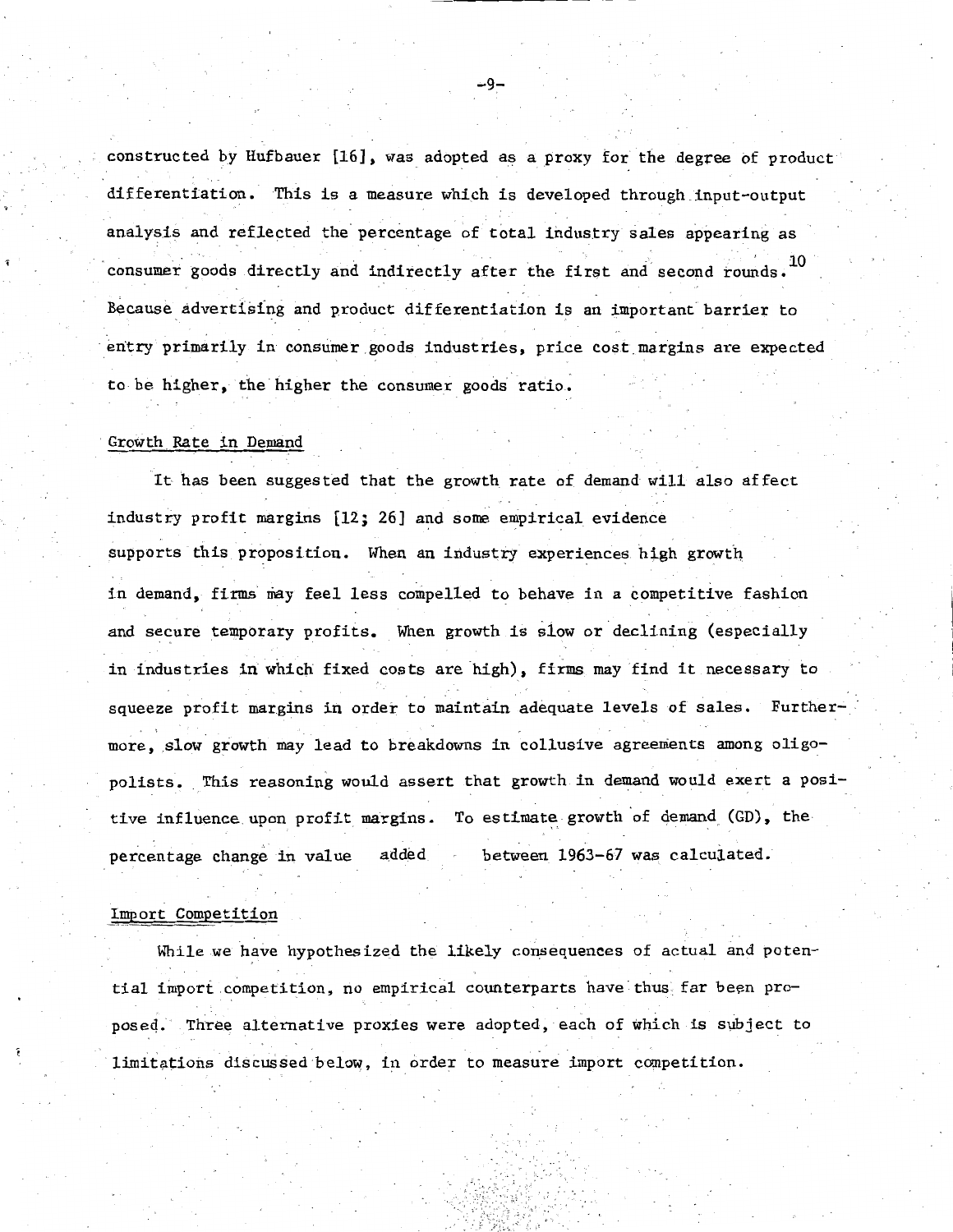First, we included as explanatory variables barriers to entry faced by foreign producers: nominal tariffs (T) and non-tariff barriers (NTB).  $^{11}$ The higher the degree of tariff and non-tariff protection the greater are the barriers to foreign suppliers and the higher would be the "limit price" domestic producers could charge without inducing foreign entry. This suggests, ceteris paribus, a prediction of a positive relationship between the measures of protection and price-cost margins. One problem with this approach, however, is that we do not know the purposes for which the import barriers were originally designed. For example, industries characterized by chronic excess capacity or high unit cost, may have sought and obtained protection and, thus, in some instances high protection may be simply be associated with inefficient industries characterized by low profitability.

Secondly, the ratio of current imports to domestic value of shipments (MVS). was introduced as a proxy for foreign competition. We conjecture that the higher the import share the greater the degree of actual and potential import competition. This is the approach utilized by Esposito and Esposito [12]. However, the use of this proxy is subject to several limitations. Indeed, it may not adequately describe potential competition, since potential competition is not related to the current share held by foreign firms, but rather the elasticity of foreign supply with respect to the domestic price. Therefore, a small ex post, foreign share could simply reflect a high elasticity of foreign supply and a "limit price" which yields relatively low profits. Moreover, it has been observed [19; 21] that in soma U.S. industries. (particularly those characterized as oligopoly) firms have readily yielded up a share of the domestic market to foreign producers rather than reduce prices and margins. The explanation for this phenomenon is. that, at least in the short-run, firms wouldrather give up some portion of the

 $-10-$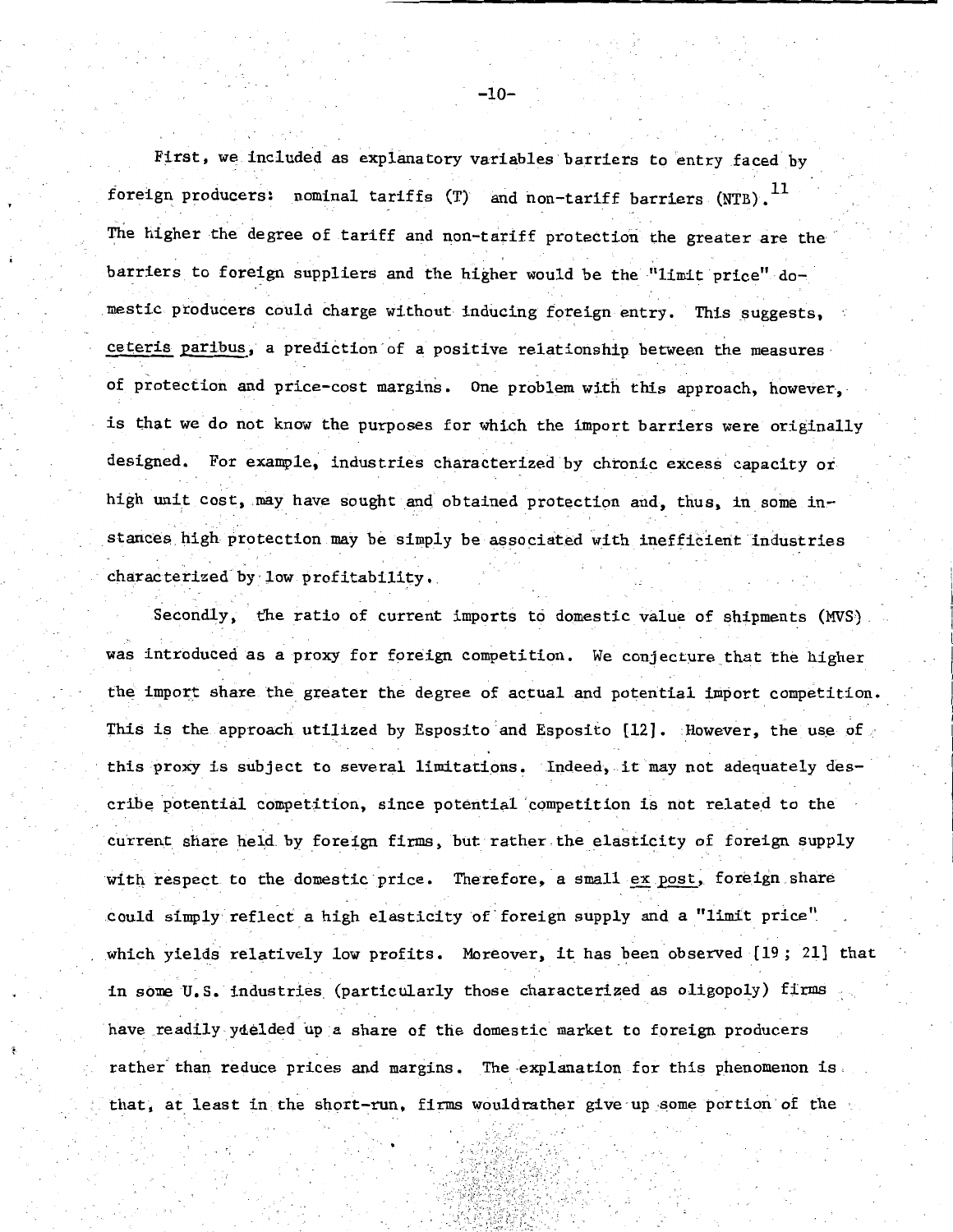market to foreign firms, than engage in price cutting which if misinterpreted by rivals, could destroy agreed upon price structures. Under these circumstances, the share of the market captured by foreign suppliers may have to reach some critical level before price cutting and shaving of margins is initiated.

The final proxy used was the growth rate in imports (GM) over the 1963-67 time period. While this variable is subject to the qualifications given the import share variable, it is nonetheless appealing in that it may more accurately describe the threat of import competition to domestic producers. For example, a low current import share may tend to understate the degree of import. competition in industries in which imports have been growing rapidly, while· a high value of import share would tend to overstate import competition when imports have been declining. Thus, high import growth, indicative of greater degrees of foreign competition, should exert a negative influence on profits being earned by domestic industries.

#### **Exports**

Since we hypothesized that exporting\_opportunities, as well as import competition, would affect industry profitability, we included the ratio of exports to domestic value of shipments (XVS) as an explanatory variable in the model. In the absence of dumping, the hypothesis provided earlier suggests that a greater reliance on export sales, other things equal, should reduce an industry's profitability.

## Direct Foreign Investment

Vertical and horizontal direct foreign investment activity were hypothesized to lead to higher industry profitability. A complete test of the hypotheses presented would require detailed information concerning the magnitude, location and specific type of investment undertaken for each of the industries in the sample. Since this type of data is not presently available, a measure

> (1.\\\~j *·\: :,* : /\,.  $\Lambda_{\rm{max}}$

-11-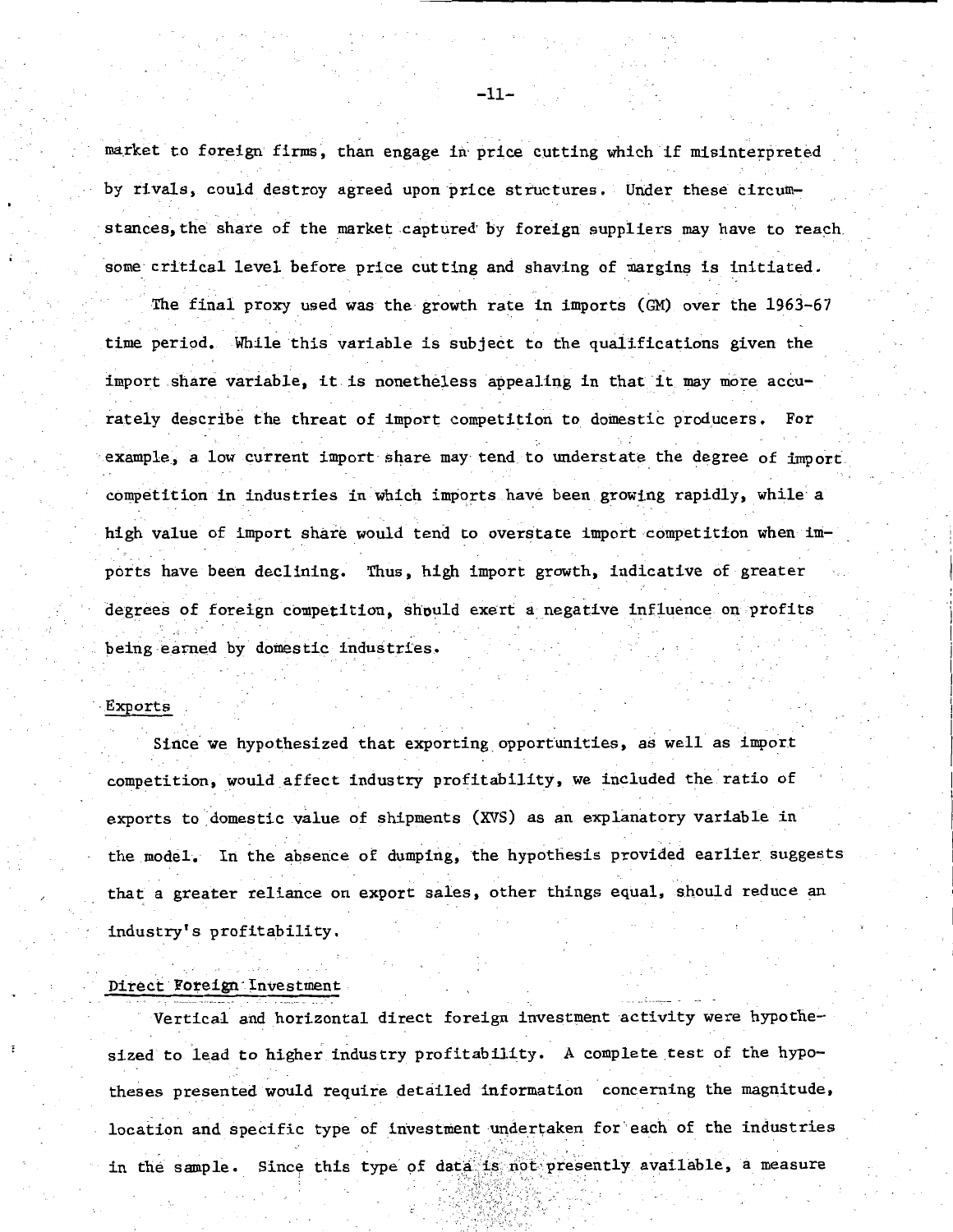developed by Bruck and. Lees was utilized. Their measure of multi-national activity (MN), based upon data for Fortune's 500 largest industrial corporations, estimates the percentage foreign component of total economic activity for the largest firms within each industry.  $^{12}$  This variable was included in the model as a general proxy for direct foreign investment with the expectation it would exert a positive influence upon industry profitability.

## IV. EMPIRICAL RESULTS

The results of the multiple regression equations relating price-cost margins to various combinations of structural variables are presented in Table I. Equations (1) and (2) include only domestic structural variables as independent variables, while equations (3) through (8) contain additional variables which represent various formulations of the foreign factors.<sup>13</sup>

I

Inspection of Table I indicates that, in general, the coefficients for the traditional market structure variables all possess the hypothesized signs. Pricecost margins were positively related to concentration, whether measured by the weighted concentration ratio or entropy and the coefficient for the concentration ratio was significant in all cases at the 10% level or better. The coefficients• for the consumer goods ratio and the capital-labor ratio also display the expected positive sign and both were significant in all cases at the  $1\%$  level. Finally, the coefficient for the economies of scale variable in all cases, and that for the growth rate in demand in all but two cases, display the expected positive sign but neither is significant in any formulation of the model.

While these results confirm the importance of traditional domestic structural variables in affecting industry profitability, our interest lies more with the results obtained for the foreign, factors. The regression coefficients for the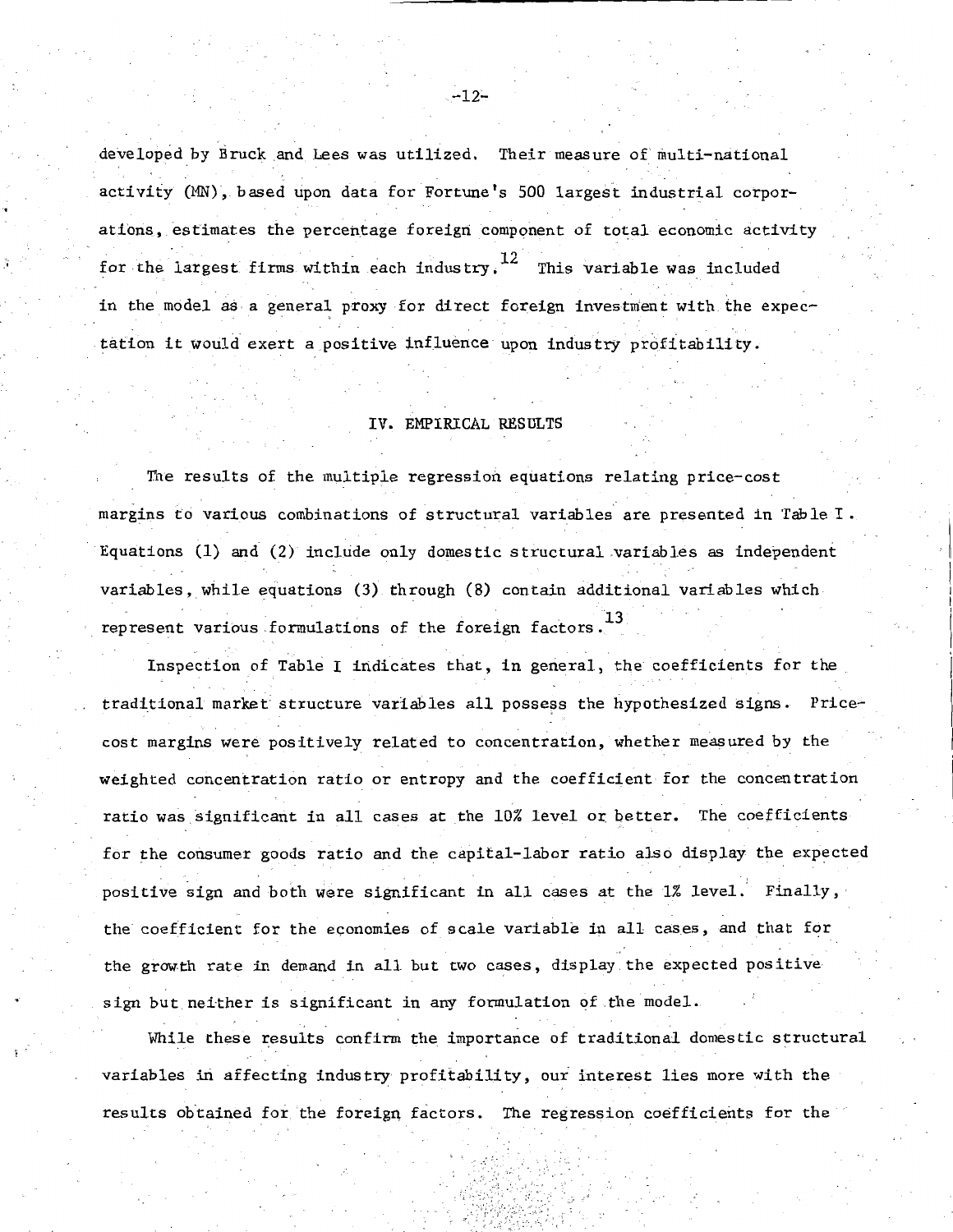|                               | Domestic Variables          |                                                                                                              |          |                |                                                                                                                                                                                                                                               |                        | Foreign Variables                                                                                                                                                           |                   |                   |                             |                     |                    |       |                                |
|-------------------------------|-----------------------------|--------------------------------------------------------------------------------------------------------------|----------|----------------|-----------------------------------------------------------------------------------------------------------------------------------------------------------------------------------------------------------------------------------------------|------------------------|-----------------------------------------------------------------------------------------------------------------------------------------------------------------------------|-------------------|-------------------|-----------------------------|---------------------|--------------------|-------|--------------------------------|
|                               | CR                          | Е                                                                                                            | K/L      | ES             | $_{\tt CGR}$                                                                                                                                                                                                                                  | $\mathbf{G}\mathbf{D}$ | MN                                                                                                                                                                          | XVS               | т                 | NTB                         | MVS                 | <b>CM</b>          | $R^2$ | $P$ -tests                     |
| $364.94^{\rm a}$              |                             |                                                                                                              |          | .138           | (2.83)                                                                                                                                                                                                                                        | .120<br>(.269)         |                                                                                                                                                                             |                   |                   |                             |                     |                    | .29   |                                |
| 444.77 <sup>a</sup><br>(9.08) |                             | $-5.62$<br>(.865)                                                                                            |          | .158           |                                                                                                                                                                                                                                               | .191                   |                                                                                                                                                                             |                   |                   |                             |                     |                    | .27   |                                |
| $319.59^{a}$<br>(7.75)        | $1.33^{b}$                  |                                                                                                              |          | .044<br>(.347) |                                                                                                                                                                                                                                               |                        | (2.74)                                                                                                                                                                      | $-.106$<br>(.937) | $-1.06$<br>(.858) | $.935^{\text{a}}$<br>(2.71) |                     |                    |       | $.40 \tF(4,77) = 3.48^b$       |
| 414.98 <sup>a</sup><br>(7.32) |                             | $-8.19$<br>(1.27)                                                                                            | (3.67)   | .062<br>(.480) |                                                                                                                                                                                                                                               |                        | 4.47 <sup>a</sup><br>(3.00)                                                                                                                                                 | $-.088$<br>(.761) | $-.682$<br>(.550) | .906 <sup>a</sup><br>(2.58) |                     |                    |       | .38 $F(4, 77) = 3.41^b$        |
| (10.32)                       |                             |                                                                                                              | (3.97)   | .052<br>(.403) | (3.12)                                                                                                                                                                                                                                        | .137<br>(.318)         | $2.94^{b}$<br>(2.02)                                                                                                                                                        | .040<br>(.308)    |                   |                             | $-.222^b$<br>(2.17) |                    |       | $.37 \quad F(3,78) = 3.36^{b}$ |
| (9.02)                        |                             | $-13.16^{b}$<br>(1.90)                                                                                       | (3.53)   | .053<br>(.406) | $111.61^a$<br>(2.97)                                                                                                                                                                                                                          | .290<br>(.660)         | $3.41^{b}$<br>(2.34)                                                                                                                                                        | .057<br>(.439)    |                   |                             | $-.255^b$<br>(2.36) |                    |       | $.37 \tF(3,78) = 3.97^b$       |
| $367.56^{a}$<br>(10.09)       | $1.04^{\text{c}}$<br>(1.61) |                                                                                                              |          |                | (2.66)                                                                                                                                                                                                                                        | .026<br>(.060)         | $3.47^{b}$<br>(2.36)                                                                                                                                                        | $-.064$<br>(.539) |                   |                             |                     | $-.104c$<br>(1.45) |       | .35 $F(3,78) = 2.45^{\circ}$   |
| 444.69 <sup>a</sup><br>(8.79) |                             | $-6.29$<br>(.955)                                                                                            |          |                | $96.43^{\rm a}$<br>(2.48)                                                                                                                                                                                                                     | .105<br>(.236)         | 3.80 <sup>4</sup><br>(2:56)                                                                                                                                                 | $-.050$<br>(.409) |                   |                             |                     | $-.103$<br>(1.41)  | .34   | $F(3,78) = 2.72^{b}$           |
|                               |                             | Intercept<br>$(10.15)$ $(1.82)$<br>(2.08)<br>$359.37^{a}$ 1.36 <sup>b</sup><br>(2.10)<br>494.52 <sup>a</sup> | $1.15^b$ |                | 4.89 <sup>a</sup><br>$(4.82)$ $(1.06)$<br>$5.03^{\rm a}$<br>$(4.78)$ $(1.20)$<br>$3.90^{\rm a}$<br>(3.81)<br>$3.92^{a}$<br>4.06 <sup>a</sup><br>$3.77^{\rm a}$<br>$4.28^{a}$ .135<br>$(4.15)$ $(1.06)$<br>$4.26^a$ . 150<br>$(3.96)$ $(1.17)$ |                        | $110.94^{a}$<br>$100.13^{\rm a}$<br>$(2.55)$ $(.419)$<br>$147.54^{a}$ -.174<br>$(3.74)$ (.395)<br>$134.74^a$ -.082<br>$(3.42)$ $(.182)$<br>$118.00^{\rm a}$<br>$103.67^{a}$ |                   | $4.03^{8}$        |                             |                     |                    |       |                                |

TABLE 1: Regression Equations Relating Price-Cost Margins *to* Domestic Market Structure Characteristics and Foreign Trade and Investment, 1967.

•Ct-values in parentheses)

The significance of the regression constants was tested by a two-tail t-test while the significance of the slope coefficients was tested using a one-tail t-test. a indicates that the coefficient is significant at the 1% le a indicates that the coefficient is significant at the 1% level while b and c indicate significance at the 5% and 10% level respectively. The independent variables are:<br>
Domestic variables:

 $CR = weighted average 4-firm concentration ratio$  $E =$  employment entropy measure of concentration K/L= capital-labor ratio  $ES = scale$  economies CGR= consumer good ratio GD= percentage growth.of value added from 1963 *to* 1967

#### Foreign variables:

 $MN = 1$ ndex of multinational activity GM= percentage growth of imports from 1963 *to* 1967 XVS= exports as a percent of value of shipments MVS= imports as a percent of value of shipments T = nominal tariff rate NTB= non-tariff barriers

 $\frac{1}{7}$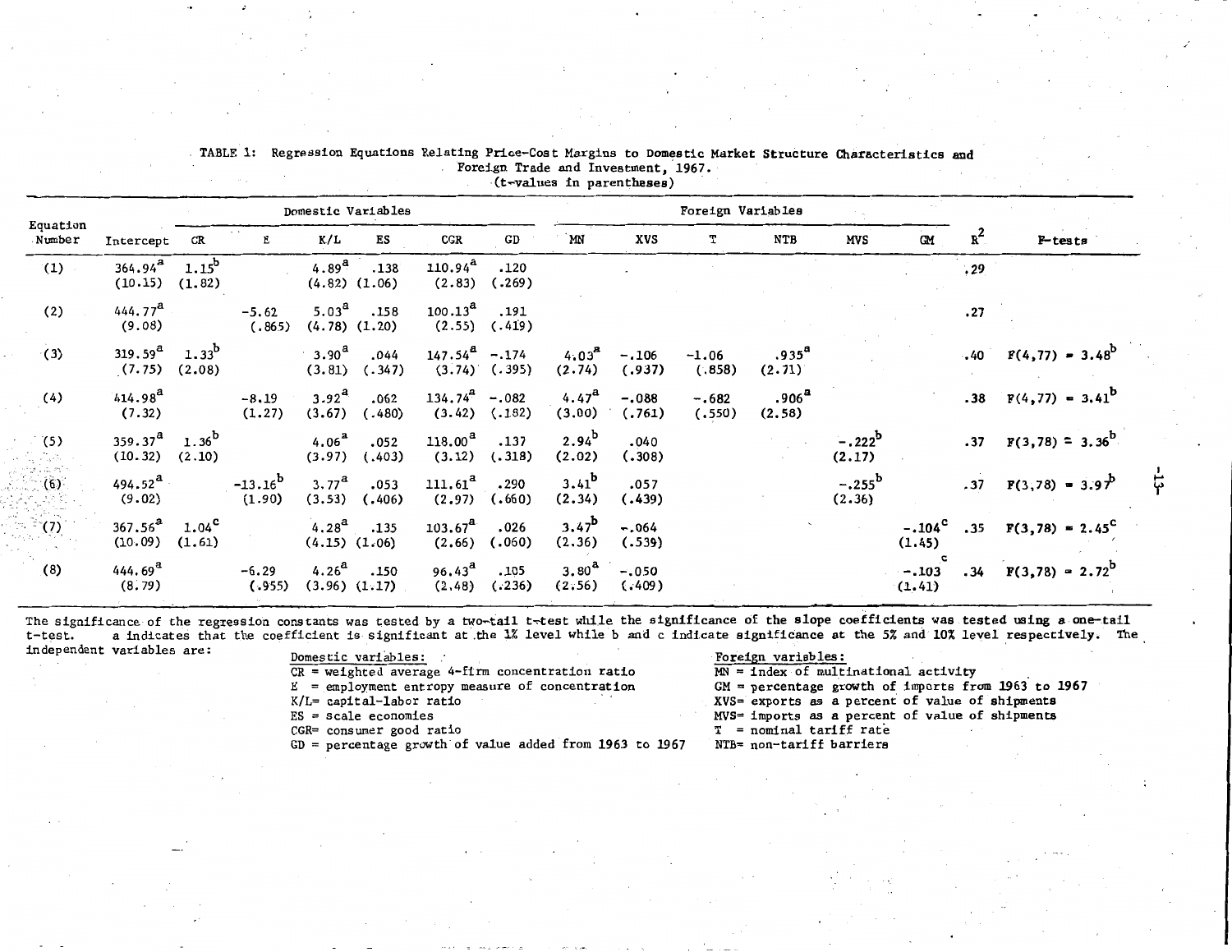variable representing non-tariff barriers to foreign competitors display the expected positive sign and were significant at the 5% level, while those for the nominal tariff rate variable were not significant and have negative signs. These results suggest that non-tariff barriers may directly .affect profit margins by de facto restricting imports, while nominal tariff rates may effect price levels, but not necessarily price-cost margins. The degree of effective tariff protection, rather than nominal protection is likely to be more important in affecting pricecost margins  $[22, 346]$ , but estimates of effective tariff rates could not be obtained at our level of aggregration. Nonetheless, these results do support the hypothesis that protection from import competition (especially of a non-tariff nature) has allowed industries to maintain margins in excess of what would have been obtained if the economy were more open to foreign producers.

This conclusion is supported by the results obtained utilizing current import share and. growth rate of imports as proxies for import competition. The coefficients for the import share variable have negative signs and are significant at the 5% level, while those for the growth rate in imports also display negative signs and are significant at the 10% level.

The results obtained for the export share variable were inconclusive. While in most cases the coefficient for this variable was negative, it was never statis' tically significant. Thus, no firm support can be given to the proposition that export opportunities and reliance on export markets Eor sales constrains producers to more competitive pricing and output decisions.

Finally, the coefficient for the direct foreign investment variable was positive as expected, and was significant in all cases at the 5% level or better. Unfortunately the rather crude construction of this' variable does not allow us to disentangle the precise relationships and linkages involved. At this point we can only indicate that a general and strong relationship exists between the degree of

 $-14-$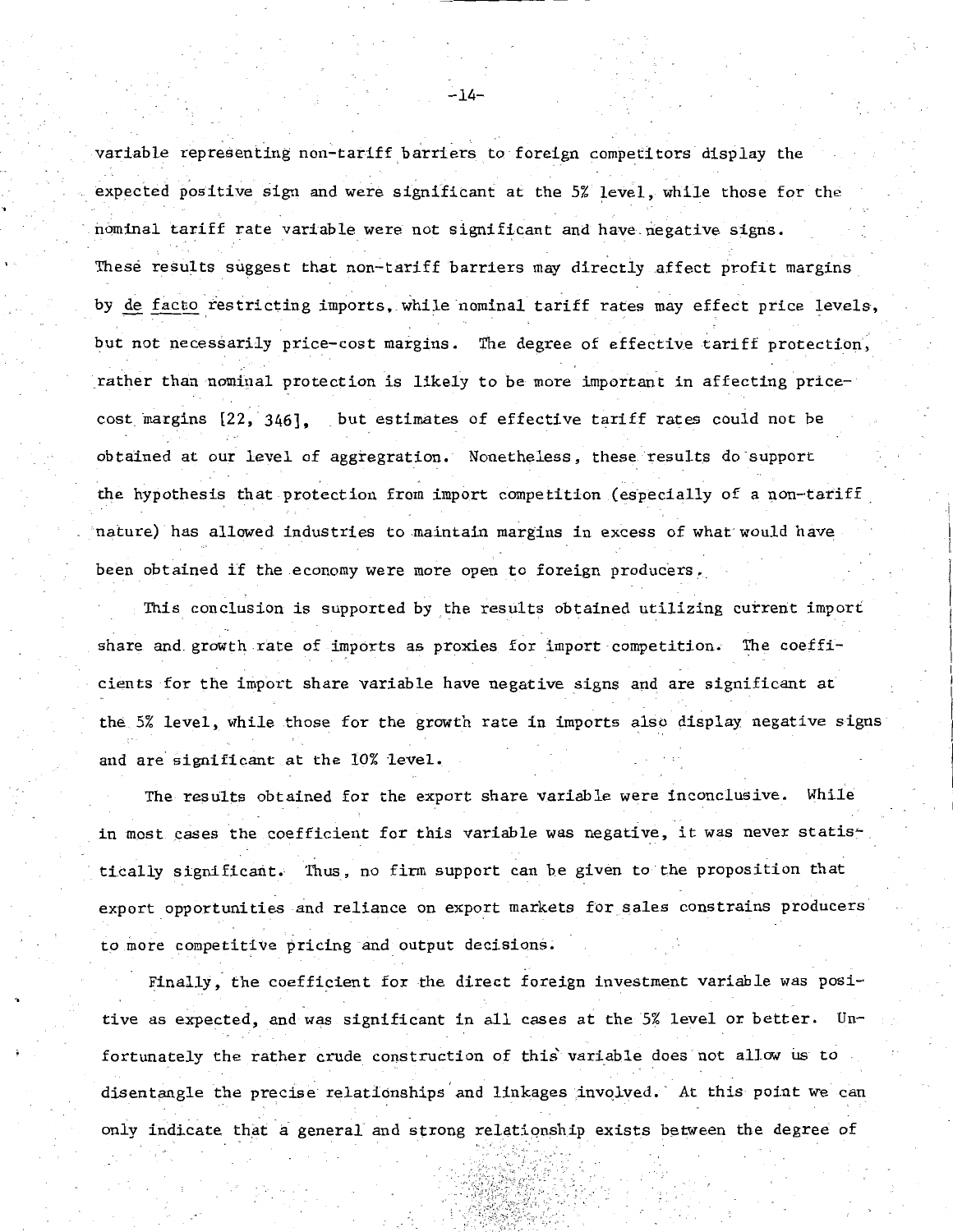an industry's direct foreign investment and its resulting profitability and that further work in this area is warranted as more detailed industry statistics become available.

In order to evaluate the overall impact of the foreign factors in the structure profit relationship one final test was undertaken. The error sum of squares was computed for the restricted form of the model which only included domes tic variables and for the various unrestricted forms of the model which included combinations of the foreign variables. The significance of the foreign factors was then determined by an F test for the reduction in error sum of squares between the restricted and unrestricted regression models. The F statistics obtained are presented in Table 1 and are significant, with one exception, at the 5% level. This result further reinforces the conclusion that foreign influences are important determinants of domestic price-cost margins in U. S. manufacturing.

## V. CONCLUSIONS

This paper has investigated the role of international trade and investment activity on domestic industry profitability. The main purpose has been to integrate these foreign factors with traditional market structure variables in .an empirical test of the determinants of price-cost margins in U.S. manufacturing industries. The results obtained provide considerable support for the hypothesis that market structure influences industry profitability. In par ticular, fewness of sellers, as measured either by a weighted concentration ratio or entropy, exerted a positive and. statistically significant influence upon industry price-cost margins. In addition, the empirical results suggest that even in the United States, where the foreign sector constitutes a small percentage of GNP, foreign factors represent a fruitful addition to conventional domestic structure variables in explaining inter-industry differentials in price-cost margins.

-15-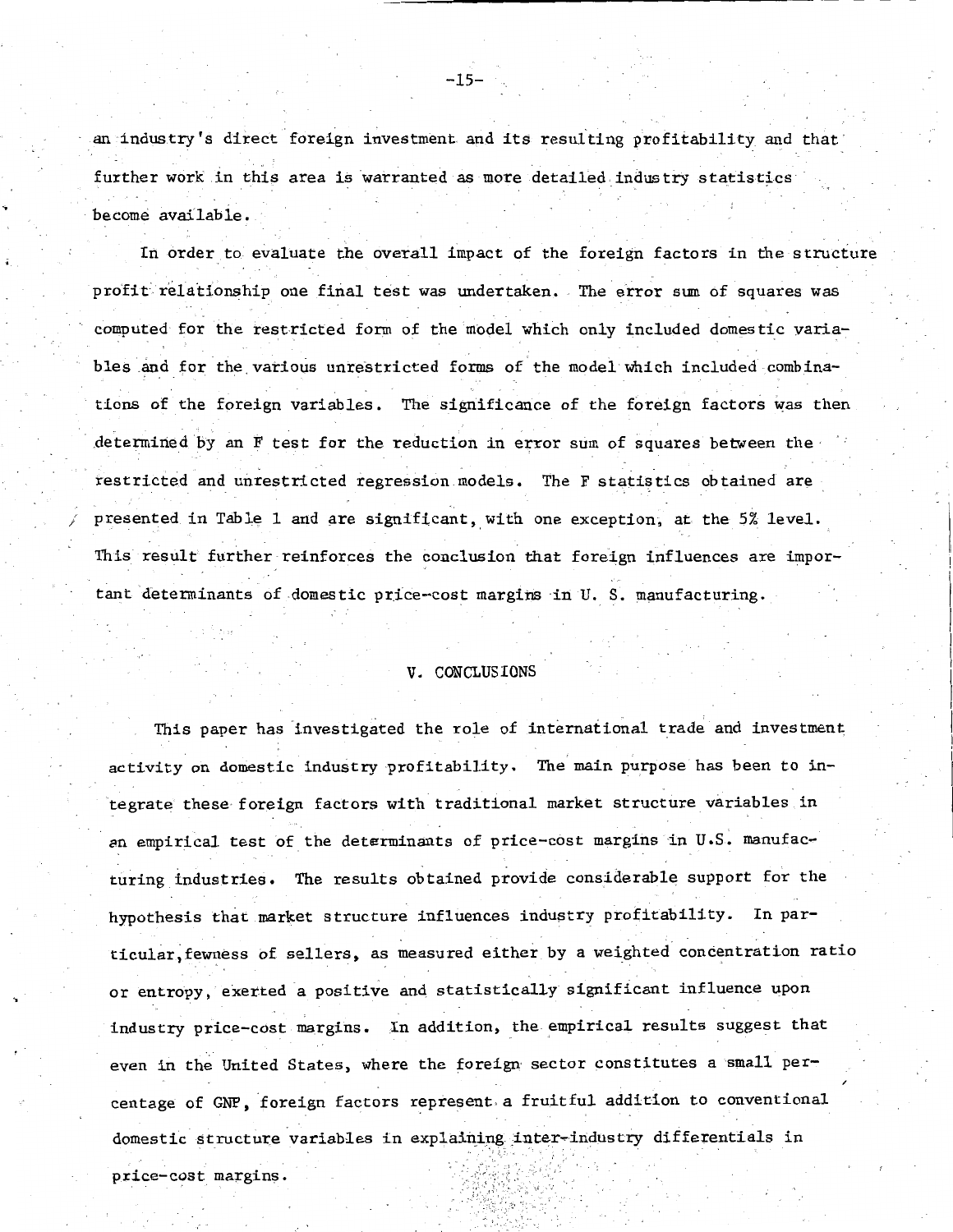Although the relationship between foreign trade. and investment and domestic industry profitability is a complex one, a number of conclusions can be drawn. The evidence indicates that industries which faced greater degrees of actual and potential import competition obtained lower price-cost margins. In particu- . . lar, lower margins have been maintained in industries in which the import share of output and the growth rate of imports are higher and the degree of import protection (especially of a non-tariff nature) is lower. Secondly, an industry's profitability was systematically related *to* the degree of direct foreign invest-. ment of the industry. Industries which have expanded across national boundaries through horizontal or vertical direct investment have maintained higher pricecost. margins.

For research **purposes,** our results suggest that "further analyses of the structure performance relationship should take into account the impact of foreign factors. In particular, the impact of the multi-national corporation on the structure and conduct of domestic industries needs more attention both at a theoretical and empirical level. ·

Finally, from a policy point of view the results of this study suggest that an opening of the economy through the reduction non-tariff barriers could improve industry performance, but· that considerations of the balance of trade and balance - . of payments should be made before such policies are adopted.

-16-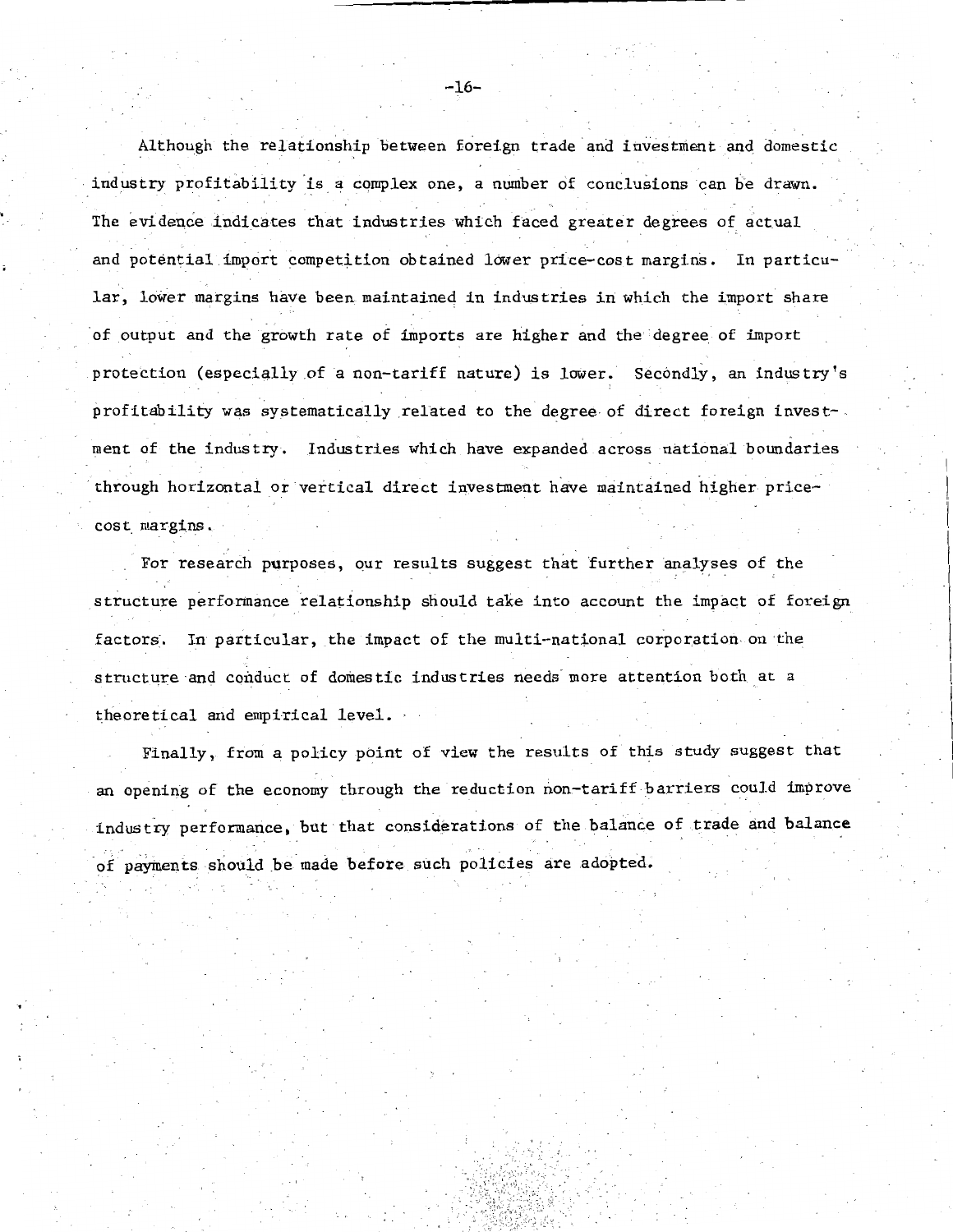#### FOOTNOTES

, ,

, , ,

\*The financial support given by the Center for International Studies and the Office of Research Administration (Summer Research Fellowship) at the University of Missouri-St. Louis, is gratefully acknowledged. Thanks are also due - , , to Greg McGowan for computational assistance and an anonymous referee for helpful suggestions. Responsibility for the final product rests, of course, with the authors. 1. An excellent survey of these studies was recently published by Weiss [31, 362-411]

- 2. These include the studies by McFetridge [22] and Jones, et al. [19] on Canada, Khalilzadeh Shirazi [20] on the United Kingdom and House [15] on Kenya.
- 3. For a partial equilibrium proof of this result, see Caves and Jones [6, 209-210]. For a general equilibrium proof see Caves  $[5]$ .
- 4. The economies realized in obtaining inputs through vertical integration rather than using the market are discussed in detail by R.H. Coase [8].

5. It is of course possible that similar rents could be earned through exporting the product or through licensing a foreign producer. Factors which would make foreign production the most profitable alternative include: the existence of tariffs-and transportation costs, the necessity to adapt the specialized product or knowledge to local market conditions and the necessity to provide ancillary service to the foreign customers.

- It is important to note here that margins will also be affected by differences in elasticity of demand. For a fuller discussion of this point see: Collins and Preston [9, 9-10]
- 7. This measure was calculated along the lines suggested by Horowitz [14].

-.

-17-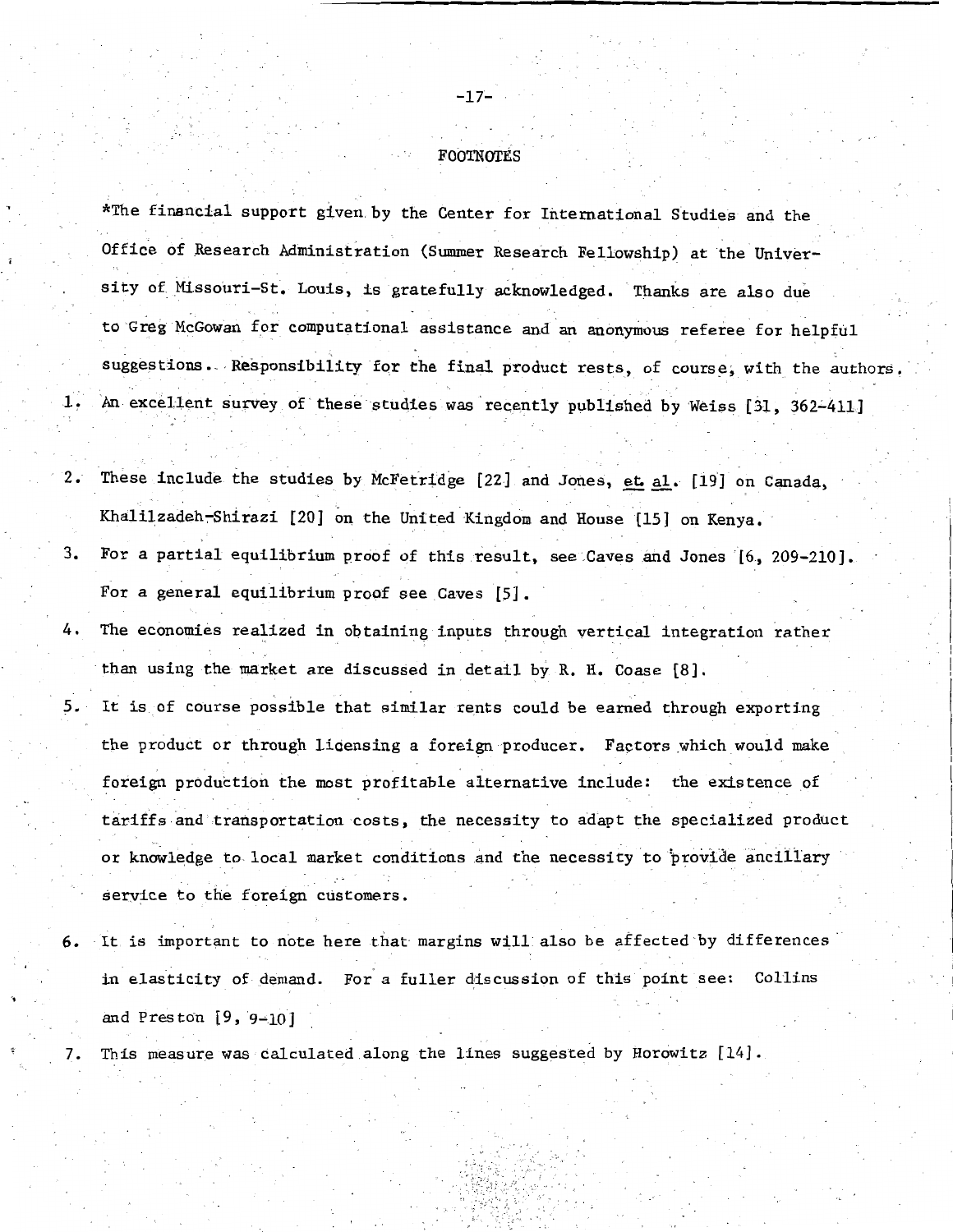Definitionally, entropy  $(E) = - \sum q_i \log_2 q_i$ , where  $q_i$  equals the share of employment in the ith farm. In monopoly situations there is no uncertainty and  $q_i$  equals 1, thus E assumes a value of 0. Entropy increases with either an increase in the number of firms or an increase in equality of firm size. For a more complete discussion of the merits of entropy vs. other concentration measures see:  $[13:18]$ . The data utilized to construct this variable was found in [27].

8. For a more detailed description of this variable see Hufbauer [16, 221].

 $9$ . While one might prefer to use a more standard measure, such as the advertising to sales ratio, figures for this could not be obtained at our level of aggregation. In addition to providing a proxy for product differentiation, the consumer goods ratio would help to control for the fact that advertising expenditures are not netted out of the price-cost margin.

10. More specificaily, the consumer goods ratio is defined as:

 $(\text{CGR}) = \frac{\text{s}^{\text{k} \text{h}} + \sum \text{s}^{\text{k} \text{n}} \cdot \text{s}^{\text{n} \text{h}} / \text{s}^{\text{n}}}{\text{s}^{\text{k}}}$ 

where:  $S^{kh}$  and  $S^{kn}$  equal sales by industry to k to households and industry n respectively,  $\text{s}^{\text{nh}}$  represents sales by industry n to households, and  $\text{s}^{\text{k}}$  and  $\text{s}^{\text{h}}$ represent total sales of industry k and n respectively.

- 11. The data for nominal tariff rates were obtained from [10] and those for non-tariff barriers have been estimated by Walter [30, 341-342]. The non-tariff barrier proxy was defined as the percent of commodities subject to non-tariff barriers within each SITC·commodity group.
- 12. Values for imports and exports were obtained from [24; 25], for domestic value of shipments from [27] and the proxy for multi-national activity from [3]. Foreign content was measured by either one or a combination of the following factors: sales, earnings, employment; or production abroad.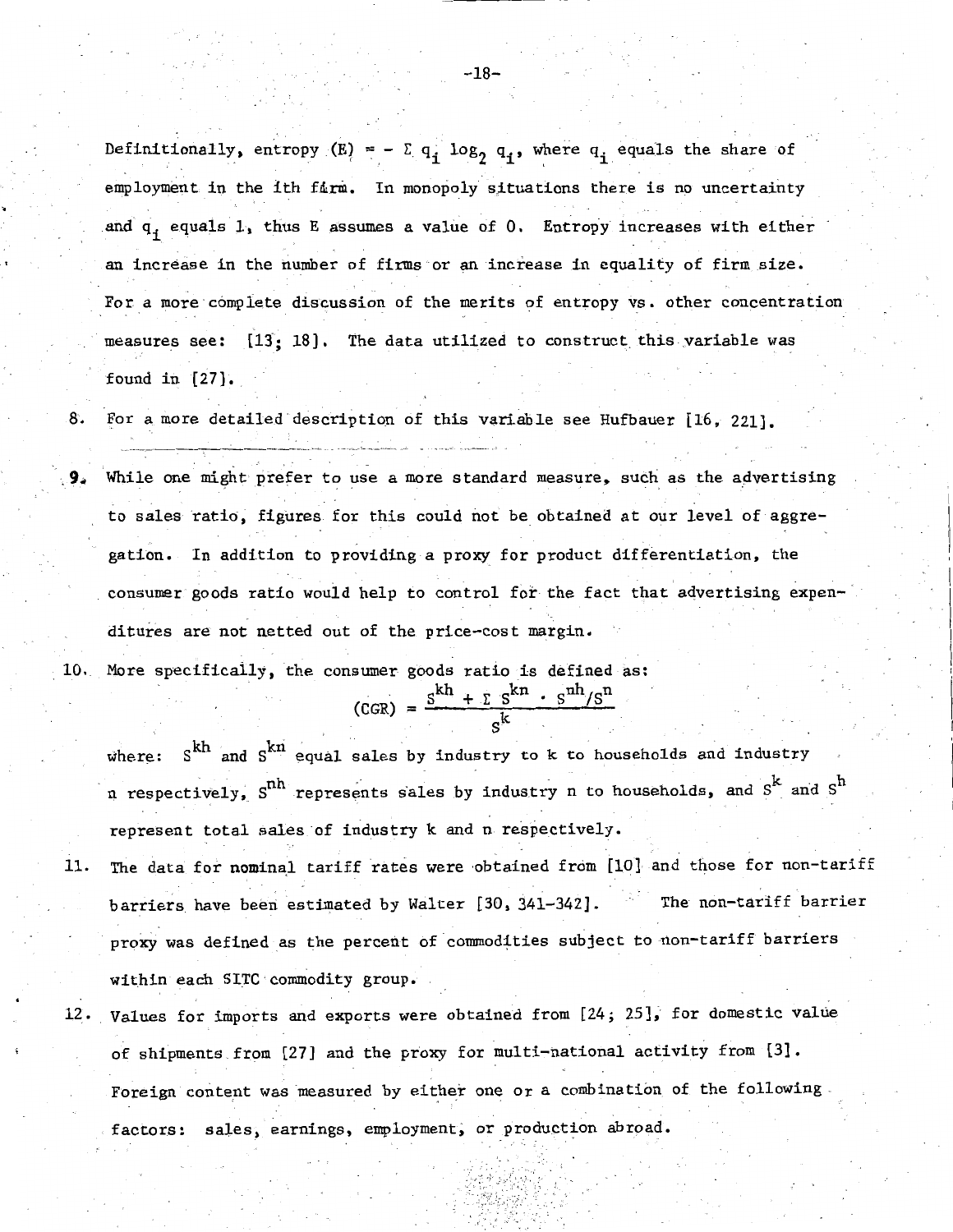$13$ . Two statistical problems are frequently encountered in this type of analysis: multicollinearity and heteroscedasticity. Inspection of the correlation matrix indicated that multicollinearity was probably not a severe problem. The highest intercorrelation among independent variables was .31 between the ' . concentration ratio and the capital-labor ratio. Since the possibility still exists that one variable may be a linear combination of two or more variables,. a test beyond examination of the correlation matrix was undertaken. Utilizing a procedure suggested by Murphy [23, 375-376] which compares the sums of the incremental contribution of each independent variable in explaining variations in the dependent variable to the collective or joint contribution of all variables simultaneously, no detection of multicollinearity was evident. Since it would not be unreasonable to suspect that the variance of disturbances in profit rates would differ between large vs. small industries or highly concentrated vs. unconcentrated industries heteroscedasticity may pose problems. We tested for this by means of a Quandt-Goldfeld test and were unable to accept the hypothesis of heteroscedasticity. The resulting F values were 1.3 and 1.5, below the critical level of 2.1.

 $-19-$ 

..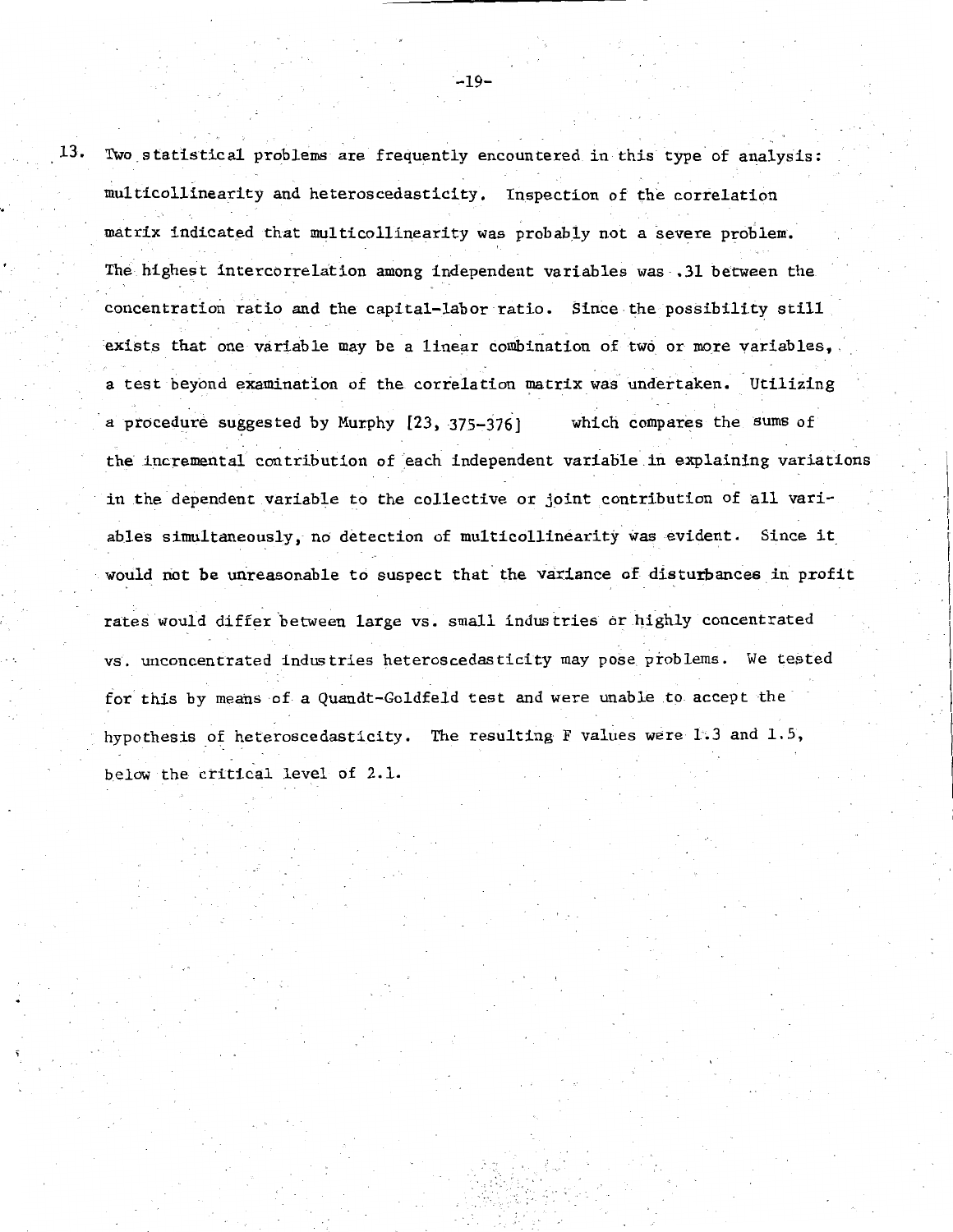#### References

- 1. Bain, J.S., "Relation of Profit Rate to Industrial Concentration: American Manufacturing 1936-40," Quarterly Journal of Economics, August, 1951, 293-324. 2. Boyle, S.E., "The Average Concentration Ratio: An Inappropriate Measure of Industry Structure," Journal of Political Economy, March/April 1973, 414-426. 3. Bruck, N.K. and Lees, F.A., Foreign Investment, Capital Controls, and the Balance of Payments, New York University, Institute of Finance, Graduate School of Business Administration, New York,Aptil, 1968, pp. 94-96.
- 4. Caves, R.E., "International Corporations: The Industrial Economics of Foreign Investment," Economica, February 1971, 1-27.
- 5. Caves, .R.E., "International Trade, International Investment, and Imperfect Markets," Graham Lecture, Princeton University, May 1972, mimeographed.
- 6. Caves, R.E., an4 Jones, R.W., World Trade and Payments, Little Brown and Co., j Boston, 1973.
- 7. Caves, R.E., Khalilzadeh-Shirazi, J. and Porter, M.E., "Scale Economies in Statistical Analyses of-Market Power," Harvard University, Discussion Paper No. 344, February 1974, mimeographed.
- 8. Coase, R.H., "The Nature of the Firm," Economica, New Ser., Vol. IV, 1937, 386-405. ·
- 9. Collins, N.R. and Preston, L.E., Concentration and Price-Cost Margins in Manufacturing Industries, University of California Press, Berkeley, 1968.
- 10. Committee for Economic Development, "Comparative Tariffs and Trade: The United States and the European Common Market," Committee for Economic Development Supplementary Paper, No. 14, March 1963.
- 11. Dorfman, R., and Steiner, P.O., "Optimal Advertising and Optimal Quantity," American Economic Review, December 1954, 826-836.

 $-20-$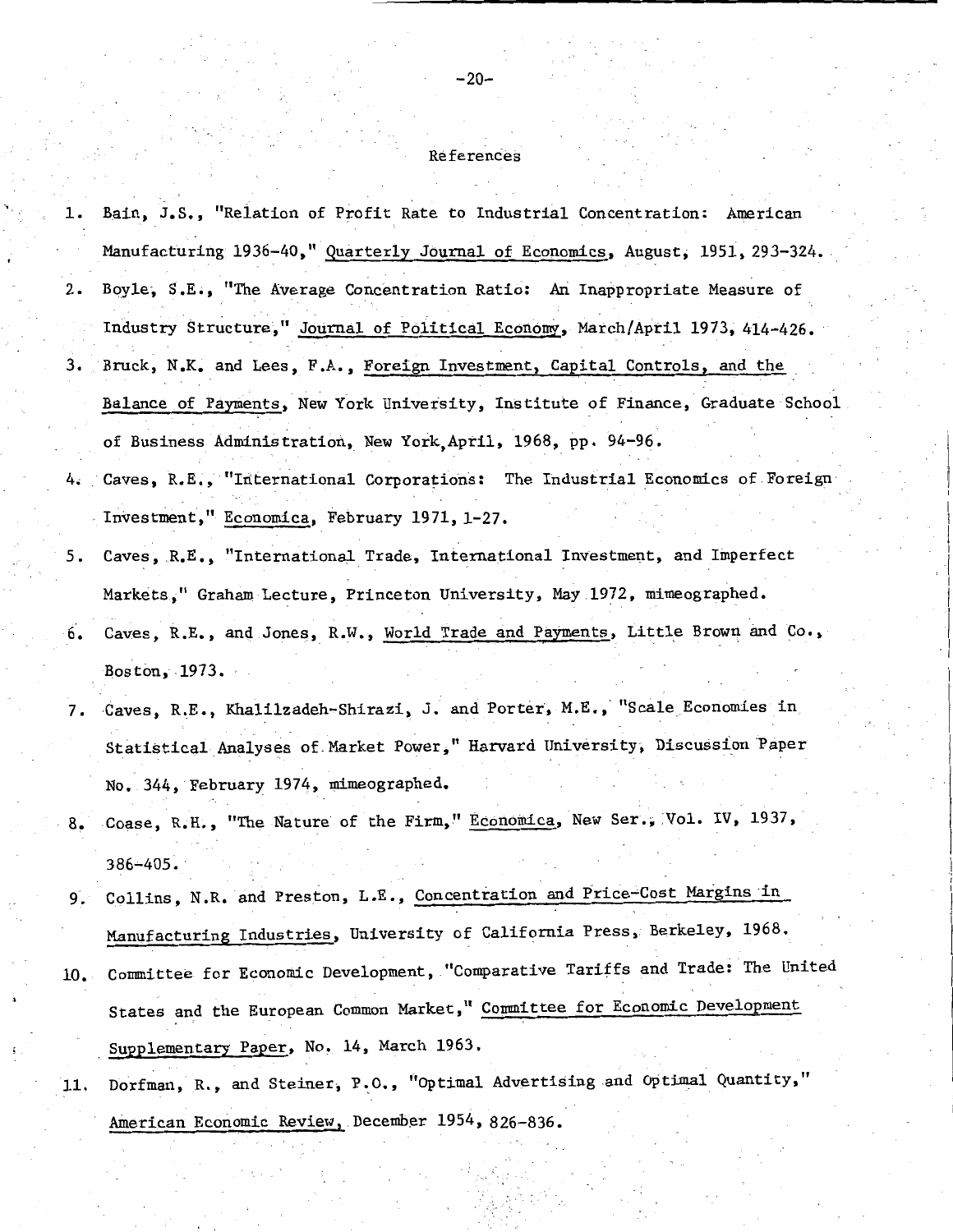12. Esposito, L. and Esposito, F.F., "Foreign Competition and Domestic Industry 13 • Profitability," The Review of Economics and Statistics, November 1971, 343-353. Hart, P., "Entropy and Other Measures of Concentration," Journal of the Royal

..

. *i* 

- Statistical Society, A, March 1971, 73-85.
- 14. Horowitz, I., "Employment Concentration in the Common Market: An Entropy Approach," The Journal of the Royal Statistical Society, Series A, (General), 133 (3), 1970, 463-479
- 15. House, W.J., "Market Structure and Industry Performance: The Case of Kenya," Oxford Economic Papers, November 1973, 405-419.
- 16. Hufbauer, G.C., "The Impact of National Characteristics and Technology on the Commodity Composition of Trade in Manufactured Goods," in R. Vernon, ed., The Technology Factor in International Trade, Columbia University Press, New York,  $1970$ , pp.  $145-231$ .
- 17. Hymer, S.H., "The International Operations of National Firms: A Study of Direct Investment," Ph.D. dissertation, M.I.T., 1960.
- 18. Jacquemin; A. and Kumps, A., "Changes in the Size Structure of the Largest European Firms: An Entropy Measure," Journal of Industrial. Economics, November 1971, 59-70.
- 19. Jones, J.C.H., Laudadio, L. and Percy, M., "Market Structure and Profitability. in Canadian Manufacturing Industry: Some Cross-Section Results," Canadian Journal of Economics, August 1973, 356-368.
- 20. Khalilzadeh-Shirazi,J., "Market Structure and Price-Cost Margins in United Kingdom Manufacturing Industries," The Review of Economics and Statistics, February 1974, 67-76.
- 21. Krause, L.B., "Import Discipline: The **Case** of the United States. Steel Industry," Journal of Industrial Economics, Vol. 11, November 1962, 33-47.